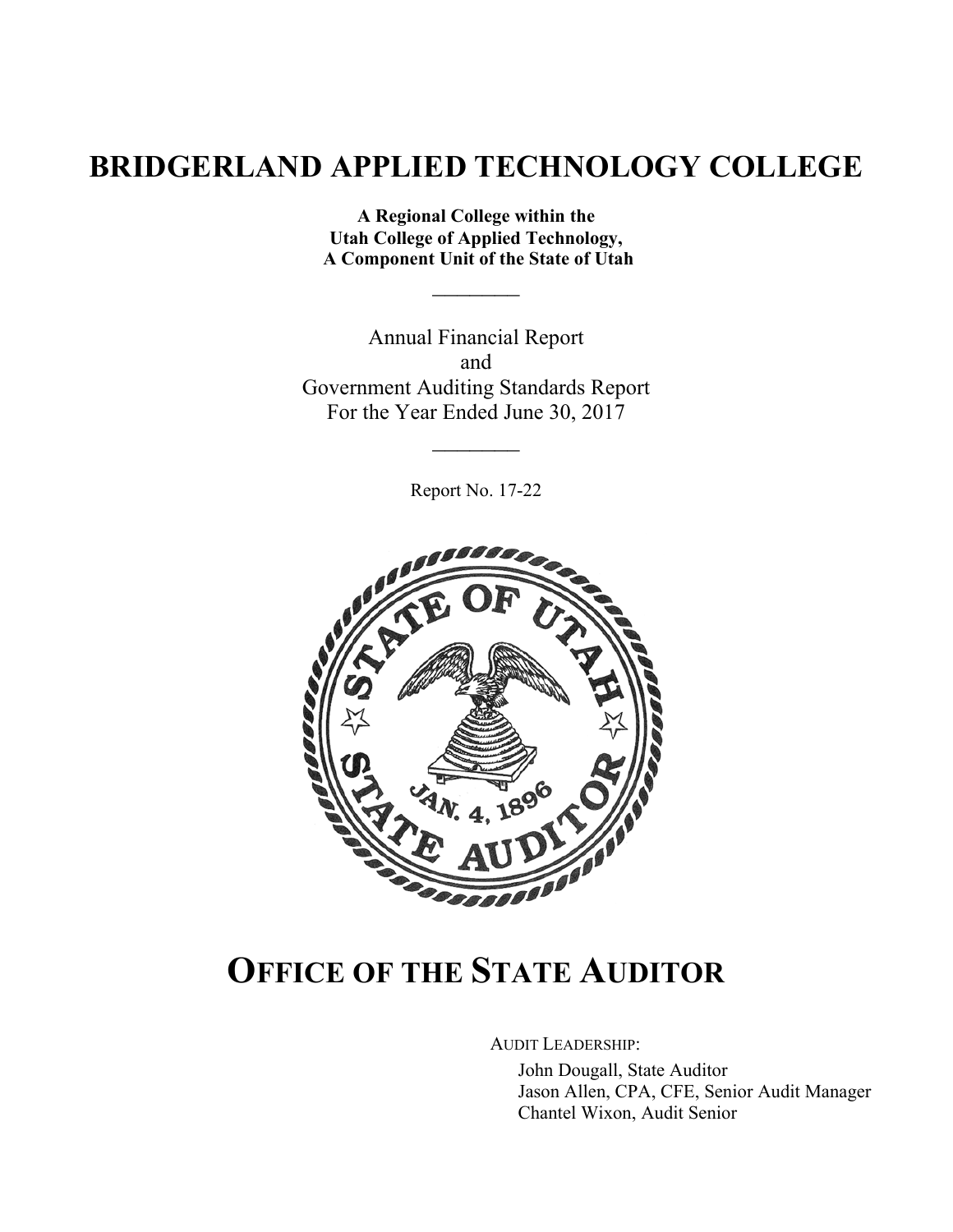# ANNUAL FINANCIAL REPORT and GOVERNMENT AUDITING STANDARDS REPORT FOR THE YEAR ENDED JUNE 30, 2017

# **TABLE OF CONTENTS**

Page

| <b>INDEPENDENT STATE AUDITOR'S REPORT</b>                                                                                                                                                                                                       | 1  |
|-------------------------------------------------------------------------------------------------------------------------------------------------------------------------------------------------------------------------------------------------|----|
| MANAGEMENT'S DISCUSSION AND ANALYSIS                                                                                                                                                                                                            | 3  |
| FINANCIAL STATEMENTS:                                                                                                                                                                                                                           |    |
| <b>Statement of Net Position</b>                                                                                                                                                                                                                | 9  |
| Statement of Revenues, Expenses, and Changes in Net Position                                                                                                                                                                                    | 10 |
| <b>Statement of Cash Flows</b>                                                                                                                                                                                                                  | 11 |
| Notes to the Financial Statements                                                                                                                                                                                                               | 13 |
| REQUIRED SUPPLEMENTARY INFORMATION:                                                                                                                                                                                                             |    |
| Schedule of Bridgerland ATC's Proportionate Share of the Net Pension Liability                                                                                                                                                                  | 26 |
| Schedule of Bridgerland ATC's Contributions                                                                                                                                                                                                     | 27 |
| <b>INDEPENDENT STATE AUDITOR'S REPORT ON INTERNAL CONTROL OVER</b><br>FINANCIAL REPORTING AND ON COMPLIANCE AND OTHER MATTERS<br>BASED ON AN AUDIT OF FINANCIAL STATEMENTS PERFORMED IN<br><b>ACCORDANCE WITH GOVERNMENT AUDITING STANDARDS</b> | 28 |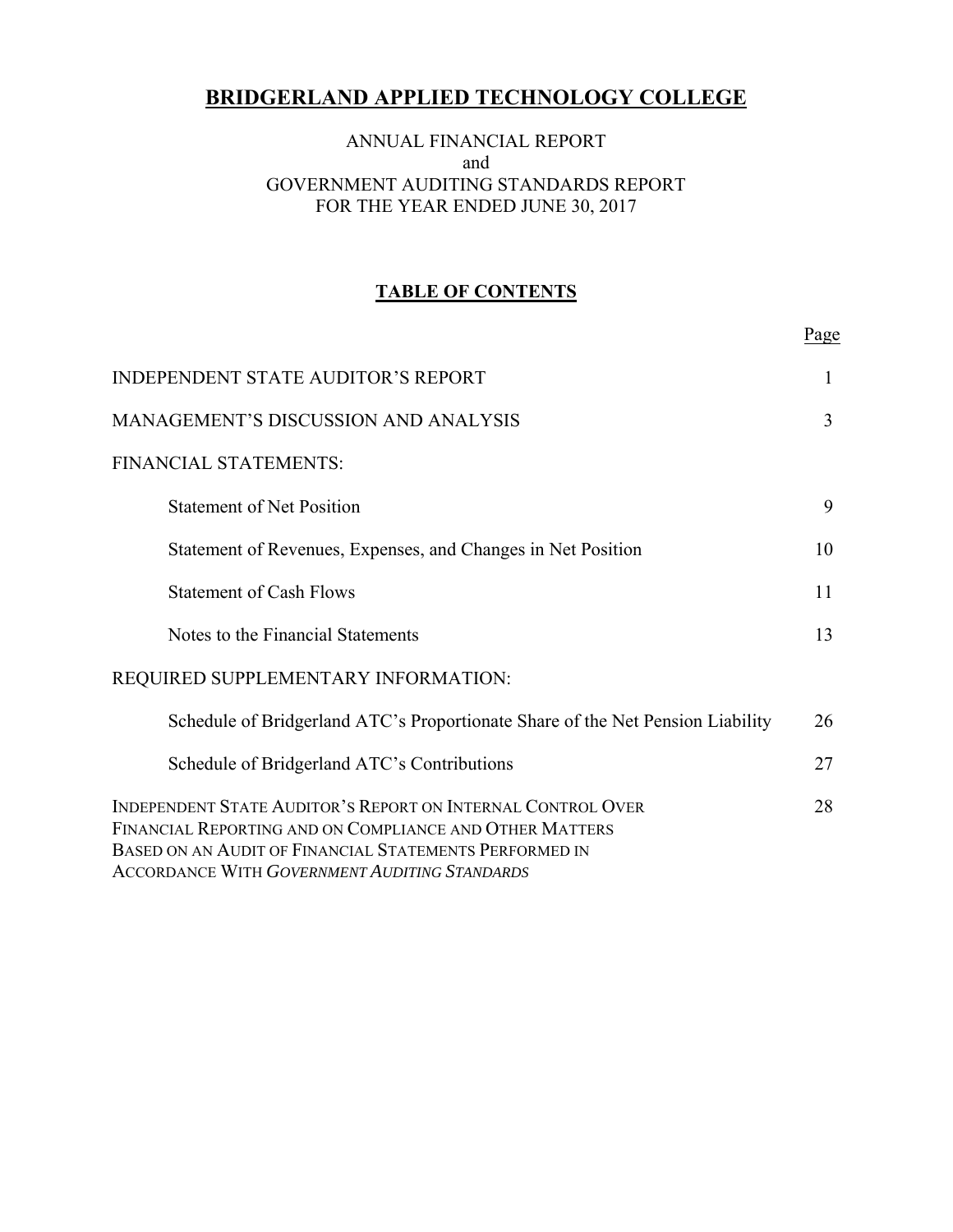

**OFFICE OF THE STATE AUDITOR**

# **INDEPENDENT STATE AUDITOR'S REPORT**

To the Board of Directors, Audit Committee and K. Chad Campbell, President Bridgerland Applied Technology College

### **Report on the Financial Statements**

We have audited the accompanying financial statements of Bridgerland Applied Technology College (College) as of and for the year ended June 30, 2017, and the related notes to the financial statements, which collectively comprise the College's financial statements, as listed in the table of contents. The College is a regional college within the Utah College of Applied Technology (UCAT) which is a component unit of the State of Utah.

### *Management's Responsibility for the Financial Statements*

Management is responsible for the preparation and fair presentation of these financial statements in accordance with accounting principles generally accepted in the United States of America; this includes the design, implementation, and maintenance of internal control relevant to the preparation and fair presentation of financial statements that are free from material misstatement, whether due to fraud or error.

### *Auditor's Responsibility*

Our responsibility is to express an opinion on these financial statements based on our audit. We conducted our audit in accordance with auditing standards generally accepted in the United States of America and the standards applicable to financial audits contained in *Government Auditing Standards* issued by the Comptroller General of the United States. Those standards require that we plan and perform the audit to obtain reasonable assurance about whether the financial statements are free from material misstatement.

An audit involves performing procedures to obtain audit evidence about the amounts and disclosures in the financial statements. The procedures selected depend on the auditor's judgment, including the assessment of the risks of material misstatement of the financial statements, whether due to fraud or error. In making those risk assessments, the auditor considers internal control relevant to the entity's preparation and fair presentation of the financial statements in order to design audit procedures that are appropriate in the circumstances, but not for the purpose of expressing an opinion on the effectiveness of the entity's internal control. Accordingly, we express no such opinion. An audit also includes evaluating the appropriateness of accounting policies used and the reasonableness of significant accounting estimates made by management, as well as evaluating the overall presentation of the financial statements.

We believe that the audit evidence we have obtained is sufficient and appropriate to provide a basis for our audit opinion.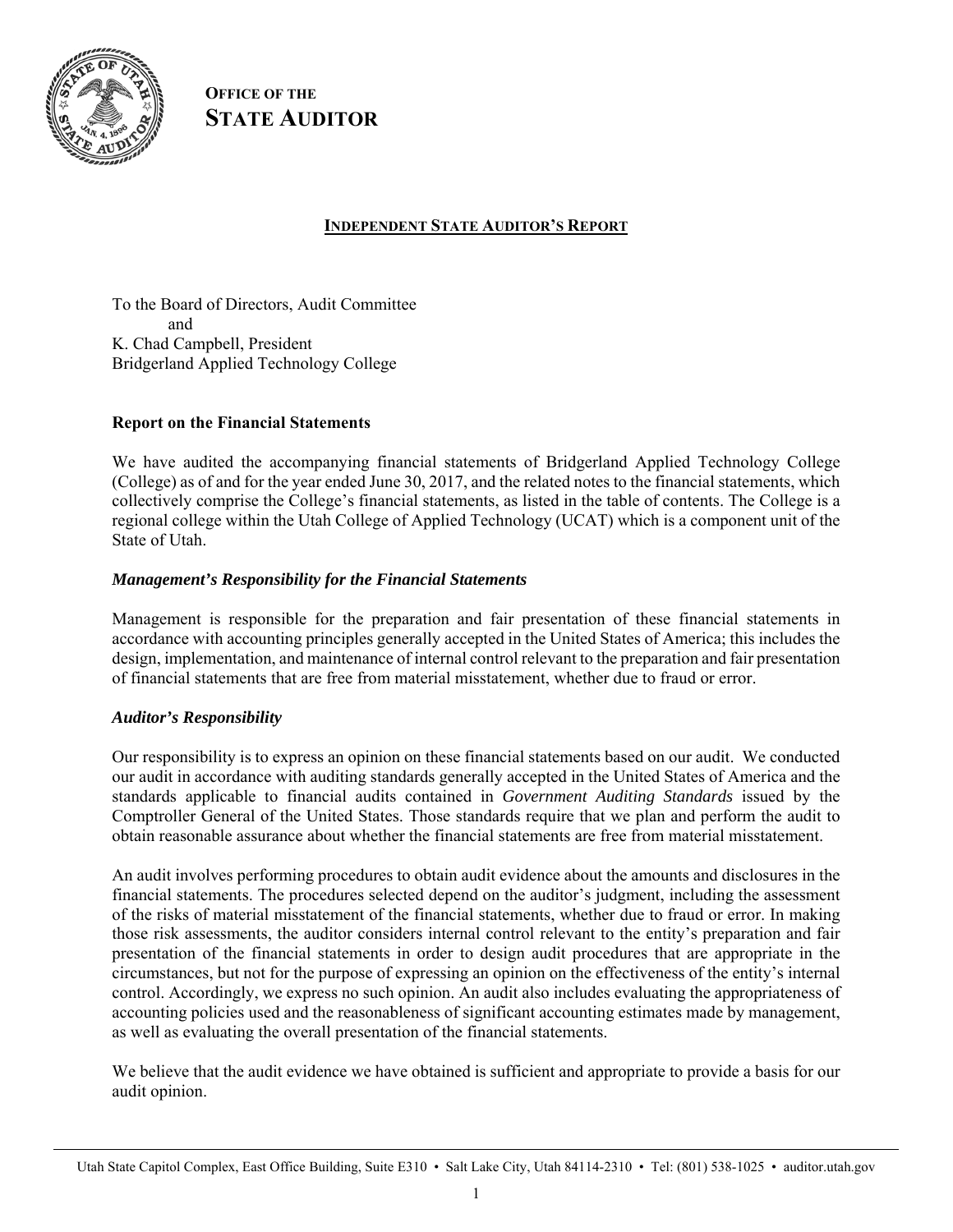### *Opinion*

In our opinion, the financial statements referred to above present fairly, in all material respects, the financial position of the College as of June 30, 2017, and the changes in its financial position and cash flows thereof for the year then ended in conformity with accounting principles generally accepted in the United States of America.

#### *Emphasis of Matter*

As discussed in Note 1, the financial statements present only the College and do not purport to, and do not, present fairly the financial position of UCAT as of June 30, 2017, the changes in its financial position, or its cash flows for the year then ended in accordance with accounting principles generally accepted in the United States of America. Our opinion is not modified with respect to this matter.

#### *Other Matters*

#### *Required Supplementary Information*

Accounting principles generally accepted in the United States of America require that the management's discussion and analysis on pages 3–8 and the College's Schedule of Proportionate Share of the Net Pension Liability and Schedule of Pension Contributions be presented to supplement the financial statements. Such information, although not a part of the financial statements, is required by the Governmental Accounting Standards Board who considers it to be an essential part of financial reporting for placing the financial statements in an appropriate operational, economic, or historical context. We have applied certain limited procedures to the required supplementary information in accordance with auditing standards generally accepted in the United States of America, which consisted of inquiries of management about the methods of preparing the information and comparing the information for consistency with management's responses to our inquiries, the financial statements, and other knowledge we obtained during our audit of the financial statements. We do not express an opinion or provide any assurance on the information because the limited procedures do not provide us with sufficient evidence to express an opinion or provide any assurance.

### **Other Reporting Required by Government Auditing Standards**

In accordance with *Government Auditing Standards*, we have also issued our report dated December 18, 2017 on our consideration of the College's internal control over financial reporting and on our tests of its compliance with certain provisions of laws, regulations, contracts, and grant agreements and other matters. The purpose of that report is to describe the scope of our testing of internal control over financial reporting and compliance and the results of that testing, and not to provide an opinion on internal control over financial reporting or on compliance. That report is an integral part of an audit performed in accordance with *Government Auditing Standards* in considering the College's internal control over financial reporting and compliance.

Office of the State Auditor

December 18, 2017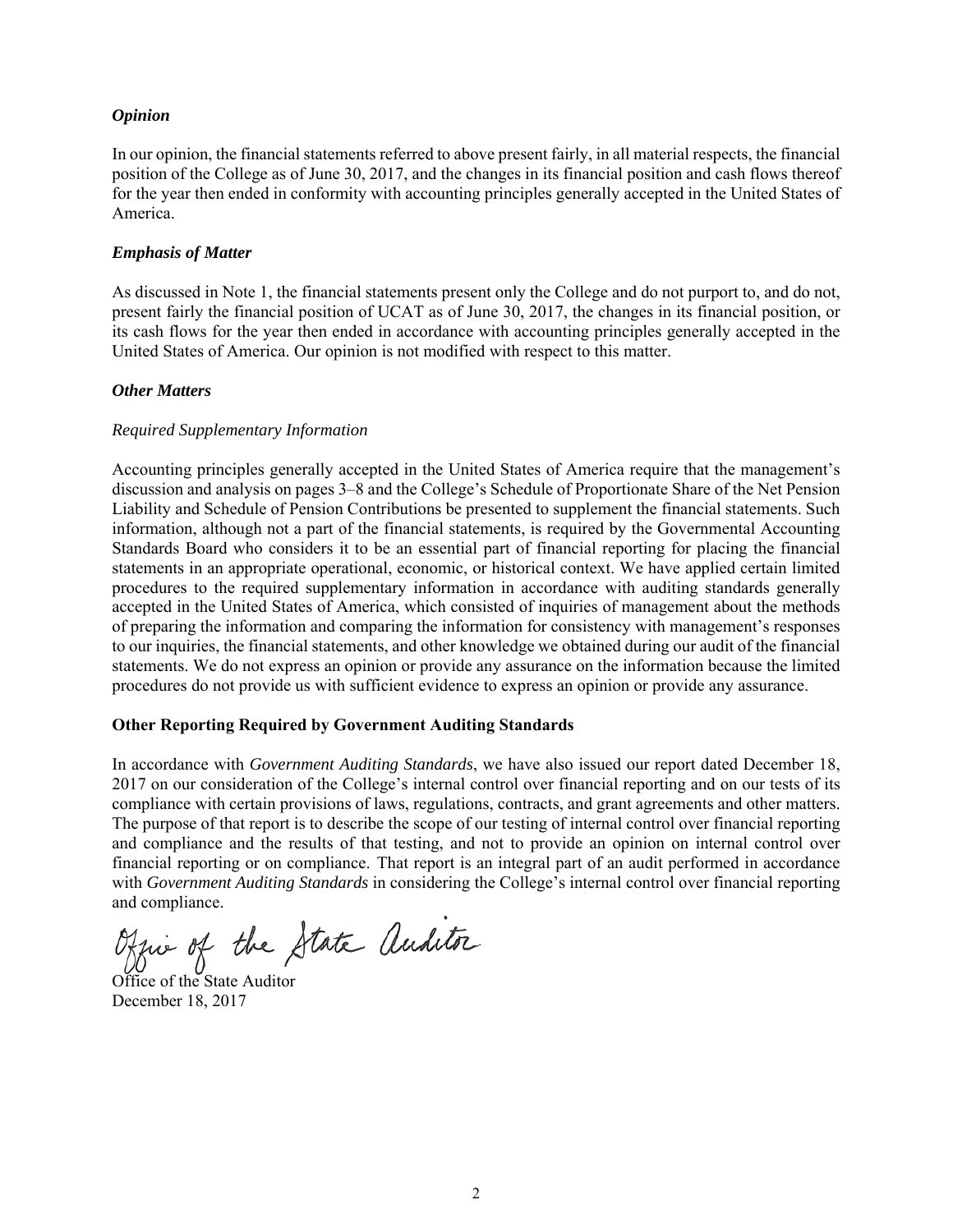### MANAGEMENT'S DISCUSSION AND ANALYSIS FOR THE YEAR ENDED JUNE 30, 2017 (Unaudited)

As management of the Bridgerland Applied Technology College (College), we offer this narrative overview and analysis of the financial activities of the College for the fiscal year ended June 30, 2017, to the readers of the College's financial statements.

Effective September 1, 2001, the Utah State Legislature created the Utah College of Applied Technology (UCAT) which is composed of eight regional applied technology colleges. The former Bridgerland Applied Technology Center became one of these regional applied technology colleges and was named Bridgerland Applied Technology College. With this change, the College became an institution within and subject to the authority of the Utah System of Higher Education. Effective July 1, 2009, UCAT and the College were moved out from under the jurisdiction of the Utah State Board of Regents and were placed under the governance of the UCAT Board of Trustees. The legislation making this change in governance left UCAT as an Institution under the Utah System of Higher Education but changed the direct governance from the Board of Regents to the UCAT Board of Trustees. Additional information on the College's relationship to UCAT can be found in Note 1 of the Notes to the Financial Statements or in *Utah Code,* Title 53B, Chapter 2a.

#### **Overview of the Financial Statements**

This management's discussion and analysis is intended to serve as an introduction to the College's financial statements. The College's financial statements comprise four components: 1) the Statement of Net Position, 2) the Statement of Revenues, Expenses, and Changes in Net Position, 3) the Statement of Cash Flows, and 4) the Notes to the Financial Statements.

**Statement of Net Position**. The Statement of Net Position provides information on the College's assets, deferred outflows of resources, liabilities, and deferred inflows of resources at the end of the fiscal year, with the difference reported as net position. The information provided in the Statement of Net Position along with disclosures and other information contained in the Statement of Revenues, Expenses, and Changes in Net Position; the Statement of Cash Flows; and accompanying notes helps users assess, among other things, the College's liquidity, and its ability to meet its obligations.

**Statement of Revenues, Expenses, and Changes in Net Position.** The Statement of Revenues, Expenses, and Changes in Net Position provides information to users both about the operating performance of the College and the effects of nonoperating transactions and events that change the amount of net position of the College. The information in this statement, together with information in the Statement of Net Position, the Statement of Cash Flows, and accompanying notes, should assist users of the College's financial statements in evaluating the College's performance during the fiscal year and how well management has discharged their stewardship responsibilities and other aspects of their duties.

**Statement of Cash Flows.** The Statement of Cash Flows provides information about the cash receipts and cash payments of the College during the fiscal year. When used with related disclosures and information in other financial statements, a statement of cash flows should help financial statement report users assess the College's ability to generate future net cash flows; its ability to meet its obligations as they come due; the reasons for differences between operating income and the associated cash receipts and payments; and the effects on the College's financial position on both its cash and noncash investing, capital, and financing transactions during the fiscal year.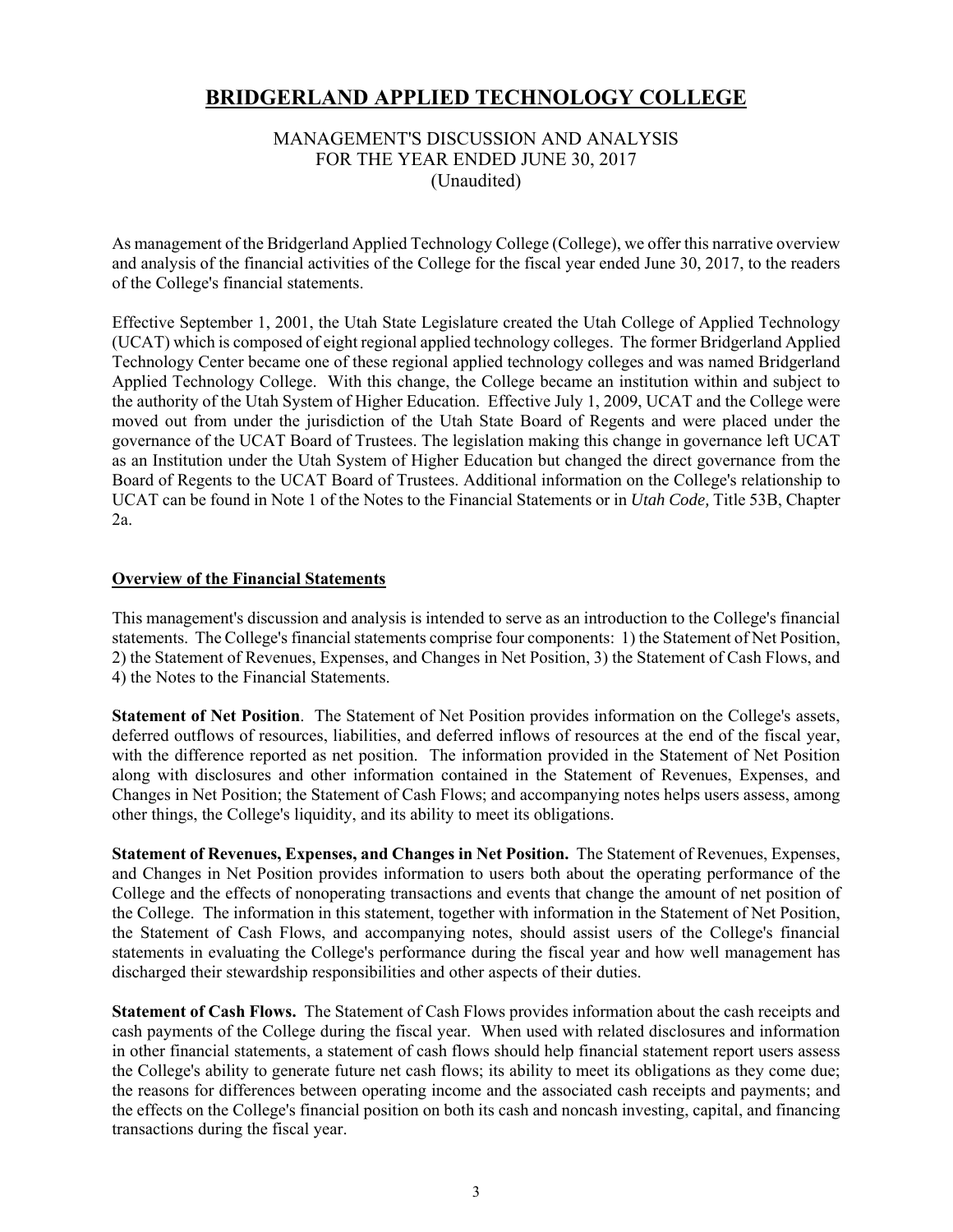### MANAGEMENT'S DISCUSSION AND ANALYSIS FOR THE YEAR ENDED JUNE 30, 2017 (Unaudited)

**Notes to the Financial Statements**. The Notes to the Financial Statements provide additional information that is essential to a full understanding of the data provided in the financial statements.

#### **Financial Analysis**

**Statement of Net Position**. The following schedule presents a summary of the College's net position for the fiscal years ended June 30, 2017 and 2016:

| <b>Net Position</b>              | <b>Year Ended</b><br>June 30, 2017<br><b>Amount</b> | <b>Year Ended</b><br>June 30, 2016<br><b>Amount</b> | <b>Amount of</b><br><b>Increase</b><br>(Decrease) | Percent<br><b>Increase</b><br>(Decrease) |
|----------------------------------|-----------------------------------------------------|-----------------------------------------------------|---------------------------------------------------|------------------------------------------|
| <b>Current Assets</b>            | \$<br>3,735,892                                     | \$<br>3,146,009                                     | \$<br>589,883                                     | 18.75%                                   |
| Noncurrent Assets:               |                                                     |                                                     |                                                   |                                          |
| Net Pension Asset                |                                                     | 105                                                 | (105)                                             |                                          |
|                                  |                                                     |                                                     |                                                   | $(100.00\%)$                             |
| Capital Assets                   | 16,454,221                                          | 15,893,570                                          | 560,651                                           | 3.53%                                    |
| <b>Total Assets</b>              | 20,190,113                                          | 19,039,684                                          | 1,150,429                                         | 6.04%                                    |
| Deferred Outflows of Resources   | 2,319,746                                           | 2,171,993                                           | 147,753                                           | $6.80\%$                                 |
| <b>Current Liabilities</b>       | 1,134,358                                           | 1,069,336                                           | 65,022                                            | 6.08%                                    |
| Noncurrent Liabilities           | 6,028,655                                           | 5,905,201                                           | 123,454                                           | 2.09%                                    |
| <b>Total Liabilities</b>         | 7,163,013                                           | 6,974,537                                           | 188,476                                           | 2.70%                                    |
| Deferred Inflows of Resources    | 661,365                                             | 509,958                                             | 151,407                                           | 29.69%                                   |
| Net Position:                    |                                                     |                                                     |                                                   |                                          |
| Net Investment in Capital Assets | 16,454,221                                          | 15,893,570                                          | 560,651                                           | $3.53\%$                                 |
| Restricted Expendable            | 247,781                                             | 119,416                                             | 128,365                                           | 107.49%                                  |
| Unrestricted                     | (2,016,521)                                         | (2,285,804)                                         | 269,283                                           | 11.78%                                   |
| <b>Total Net Position</b>        | 14,685,481<br>S.                                    | 13,727,182<br>S.                                    | \$<br>958,299                                     | 6.98%                                    |

Total assets of the College increased by \$1,150,429 or 6.04% during the fiscal year. Current assets increased by \$589,883, which consisted of an increase in cash of \$392,117 due to various revenue sources in excess of expenses, a decrease in trade accounts receivable of \$104,216 primarily due to a decrease in trade grants receivable and the implementation of an allowance for doubtful accounts, an increase in due from state agencies (related parties) in the amount of \$292,558 due to receivables related to grants and capital improvement projects, and an increase in inventory in the amount of \$9,424.

The College's capital assets as of June 30, 2017, increased from \$15,893,570 to \$16,454,221 (net of accumulated depreciation) for a total change of \$560,651. This investment in capital assets includes land, buildings and improvements, and equipment. New equipment acquisitions (including donated assets) totaled \$405,892. Buildings increased by \$1,445,348 and consisted of capital improvements to upgrade the infrastructure at West Campus, increase and improve space at the Brigham City Campus, update the College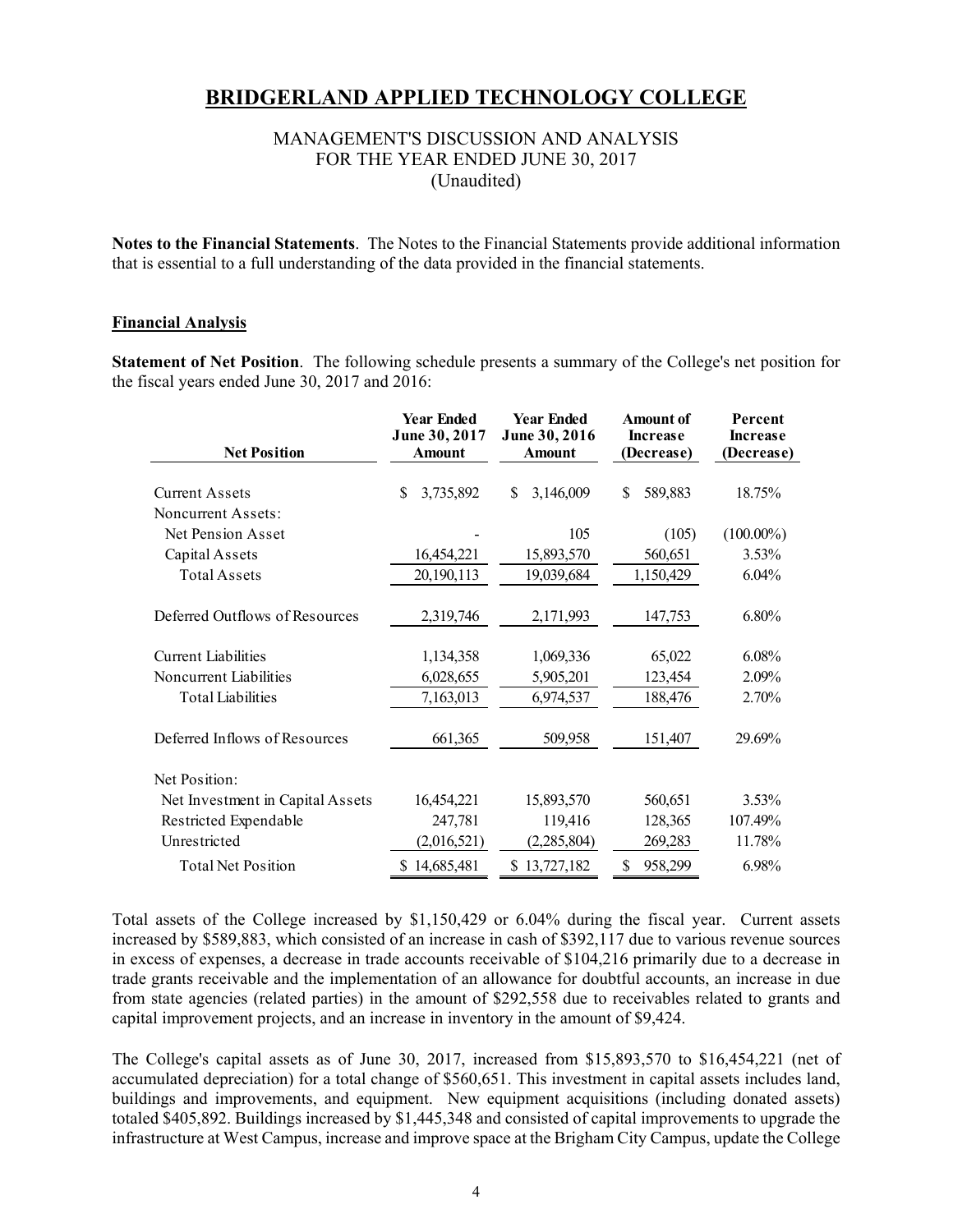### MANAGEMENT'S DISCUSSION AND ANALYSIS FOR THE YEAR ENDED JUNE 30, 2017 (Unaudited)

Wi-Fi, and complete a class project storage building. Depreciation expense for the College reduced the College's capital assets by \$1,289,268. Additional information on the changes in the College's capital assets can be found in Note 4 of the Notes to the Financial Statements.

Deferred outflows of resources are derived from information provided by the Utah Retirement System (URS) as outlined by GASB 68. The increase of \$147,753 represents contributions made by the College to URS subsequent to their measurement date on December 31, 2016, and the net difference between projected and actual earnings on pension plan investments. See Note 8 for additional information.

Total liabilities of the College increased by \$188,476 or 2.70% during the fiscal year. Current liabilities increased by \$65,022. Deposits increased \$32,227 as a result of grants for which the College serves as fiscal agent. Unearned revenue increased \$19,687 primarily as the result of prepayments by students on payment plans. Accounts payable increased \$14,359 due to the timing of when obligations are incurred and when payments on these obligations are paid. Termination benefits increased \$16,164 as the result of employees being approved for such benefits. Compensated absences decreased \$14,113 as the result of employees retiring in addition to using up leave balances. Due to State agencies and accrued salaries and wages payable collectively decreased an immaterial amount of \$3,302.

Noncurrent liabilities increased \$123,454, due to an increase in termination benefits, a decrease in compensated absences, and an increase in the net pension liability, which is provided by the URS and is based on estimates derived from actuarial calculations. See Note 8 for additional information.

Deferred inflows of resources are derived from information provided by URS as outlined by GASB 68. The increase of \$151,407 represents the differences between expected and actual investments by the plans participants and changes in assumptions used by the actuaries. See Note 8 for additional information.

**Statement of Revenues, Expenses, and Changes in Net Position.** The following schedule presents a summary of changes in net position for the College for the fiscal years ended June 30, 2017 and 2016:

| <b>Net Position</b>                 | <b>Year Ended</b><br>June 30, 2017<br><b>Amount</b> | <b>Year Ended</b><br><b>June 30, 2016</b><br><b>Amount</b> | <b>Amount of</b><br><b>Increase</b><br>(Decrease) | Percent<br><b>Increase</b><br>(Decrease) |
|-------------------------------------|-----------------------------------------------------|------------------------------------------------------------|---------------------------------------------------|------------------------------------------|
| <b>Operating Revenues</b>           | 3,823,130                                           | 4.021.203<br>S.                                            | S<br>(198,073)                                    | $(4.93\%)$                               |
| <b>Operating Expenses</b>           | (18, 573, 877)                                      | (18,092,976)                                               | (480,901)                                         | 2.66%                                    |
| Operating Income (Loss)             | (14,750,747)                                        | (14,071,773)                                               | (678, 974)                                        | 4.83%                                    |
| Nonoperating Revenues               | 14,030,835                                          | 12.961.143                                                 | 1,069,692                                         | 8.25%                                    |
| <b>Other Revenues</b>               | 1,678,211                                           | 285,806                                                    | 1,392,405                                         | 487.19%                                  |
| Increase (Decrease) in Net Position | 958,299                                             | (824, 824)                                                 | 1,783,123                                         | $(216.18\%)$                             |
| Net Position – Beginning of Year    | 13,727,182                                          | 14,552,006                                                 | (824, 824)                                        | $(5.67\%)$                               |
| Net Position $-$ End of Year        | 14,685,481<br>S.                                    | \$13,727,182                                               | 958,299                                           | 6.98%                                    |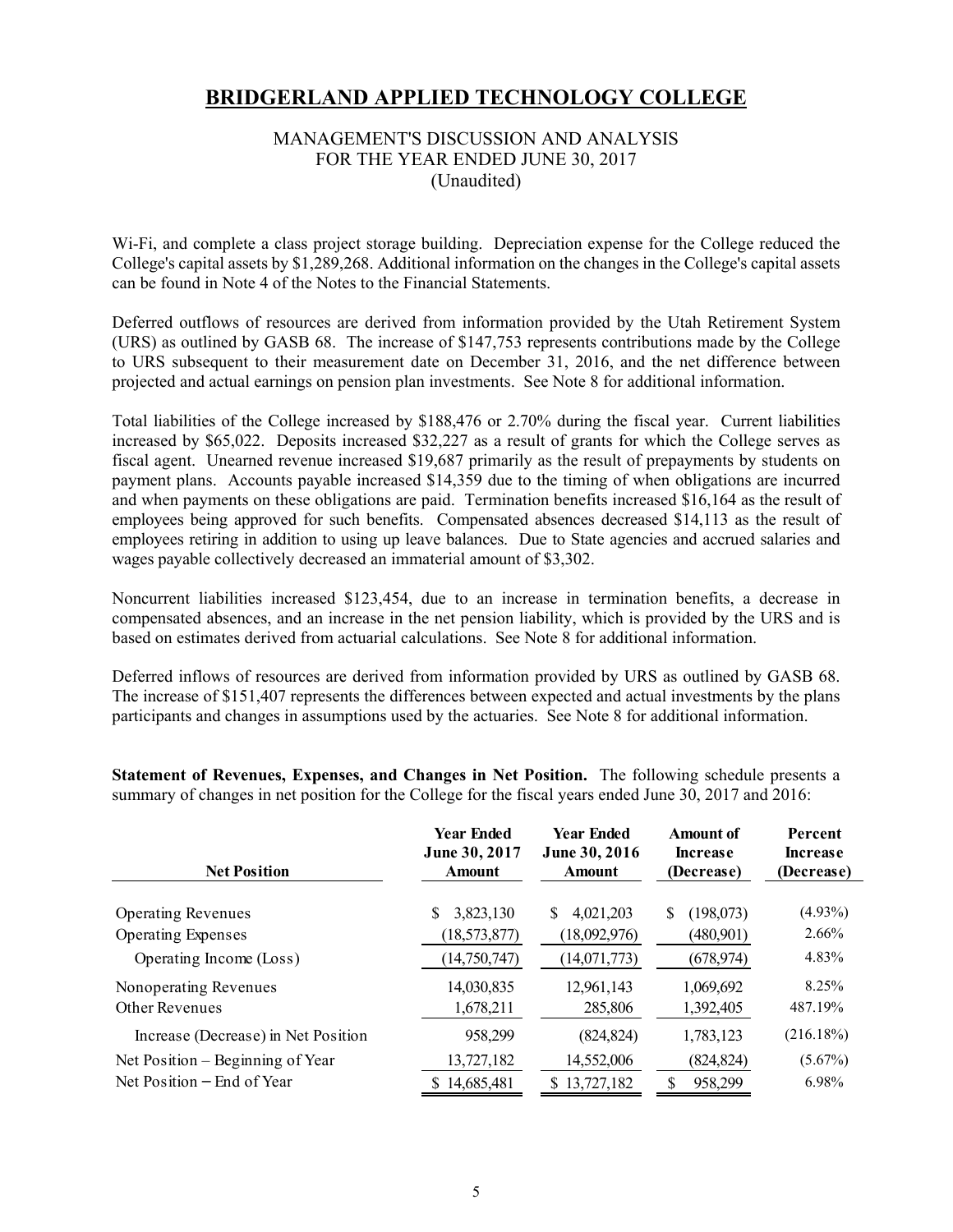### MANAGEMENT'S DISCUSSION AND ANALYSIS FOR THE YEAR ENDED JUNE 30, 2017 (Unaudited)

The College experienced a net operating loss of \$14,750,747 during the fiscal year. The College is a State institution and receives a large portion of its revenues from State appropriations. These appropriations are classified in the financial statements of the College as nonoperating revenues. State appropriations are anticipated as a means of covering a majority of the operating costs at the College. During fiscal year 2017, State appropriations, other nonoperating revenue, and other revenues were sufficient to offset the operating loss. The College will generally experience an increase in net position only in years where the Legislature appropriates funds for capital equipment purchases, capital improvement projects, or capital development and construction projects in an amount that exceeds the unfunded depreciation expense.

**Revenues.** The following schedule presents a summary of College revenues for the fiscal years ended June 30, 2017 and 2016:

| <b>Revenues</b>                              | <b>Year Ended</b><br>June 30, 2017<br>Amount | Percent of<br><b>Total</b><br>Revenue | <b>Year Ended</b><br>June 30, 2016<br>Amount | <b>Amount of</b><br><b>Increase</b><br>(Decrease) | Percent of<br><b>Increase</b><br>(Decrease) |
|----------------------------------------------|----------------------------------------------|---------------------------------------|----------------------------------------------|---------------------------------------------------|---------------------------------------------|
| Operating Revenues:                          |                                              |                                       |                                              |                                                   |                                             |
| <b>Student Tuition and Fees</b>              | \$1,975,281                                  | 10.11%                                | 1,794,765<br>\$.                             | 180,516<br>S.                                     | 10.06%                                      |
| Federal Grants and Contracts                 | 247,340                                      | 1.27%                                 | 210,300                                      | 37,040                                            | 17.61%                                      |
| <b>State Grants and Contracts</b>            | 51,411                                       | .26%                                  | 336,666                                      | (285, 255)                                        | (84.73%)                                    |
| Local Grants and Contracts                   | 428,376                                      | 2.19%                                 | 395,565                                      | 32,811                                            | 8.29%                                       |
| Sales and Services of Educational Activities | 522,618                                      | 2.68%                                 | 677,920                                      | (155,302)                                         | $(22.91\%)$                                 |
| Auxiliary Enterprises                        | 598,104                                      | 3.06%                                 | 605,987                                      | (7,883)                                           | $(1.30\%)$                                  |
| <b>Total Operating Revenues</b>              | 3,823,130                                    | 19.57%                                | 4,021,203                                    | (198, 073)                                        | $(4.93\%)$                                  |
| Nonoperating Revenues:                       |                                              |                                       |                                              |                                                   |                                             |
| State Appropriations                         | 12,430,900                                   | 63.64%                                | 11,535,800                                   | 895,100                                           | 7.76%                                       |
| Federal Grants and Contracts (Pell Grant)    | 955,056                                      | 4.89%                                 | 895,397                                      | 59,659                                            | 6.66%                                       |
| <b>State Grants and Contracts</b>            | 509,700                                      | 2.61%                                 | 408,700                                      | 101,000                                           | 24.71%                                      |
| Gifts                                        | 88,465                                       | .45%                                  | 92,782                                       | (4,317)                                           | $(4.65\%)$                                  |
| Investment Income                            | 46,714                                       | .24%                                  | 28,464                                       | 18,250                                            | 64.12%                                      |
| <b>Total Nonoperating Revenues</b>           | 14,030,835                                   | 71.83%                                | 12,961,143                                   | 1,069,692                                         | 8.25%                                       |
| Other Revenues:                              |                                              |                                       |                                              |                                                   |                                             |
| Capital Appropriations - State Sources       | 1,678,211                                    | 8.59%                                 | 285,806                                      | 1,392,405                                         | 487.19%                                     |
| <b>Total Other Revenues</b>                  | 1,678,211                                    | 8.59%                                 | 285,806                                      | 1,392,405                                         | 487.19%                                     |
| <b>Total Revenues</b>                        | \$19,532,176                                 | 100.00%                               | \$17,268,152                                 | \$2,264,024                                       | 13.11%                                      |

The revenue comparison between fiscal year 2017 and fiscal year 2016 shows a total revenue increase in the amount of \$2,264,024. Operating revenue decreased by \$198,073. Student tuition and fees, federal grants and contracts, and local grants and contracts all showed increases while state grants and contracts, sales and services of educational activities, and auxiliary enterprises all decreased.

Nonoperating revenue increased by a total of \$1,069,692, which is comprised of an \$895,100 increase in State appropriations, a \$59,659 increase in Pell Grant revenue, a \$101,000 increase in state grants and contracts, and a \$13,933 increase in gifts and investment income.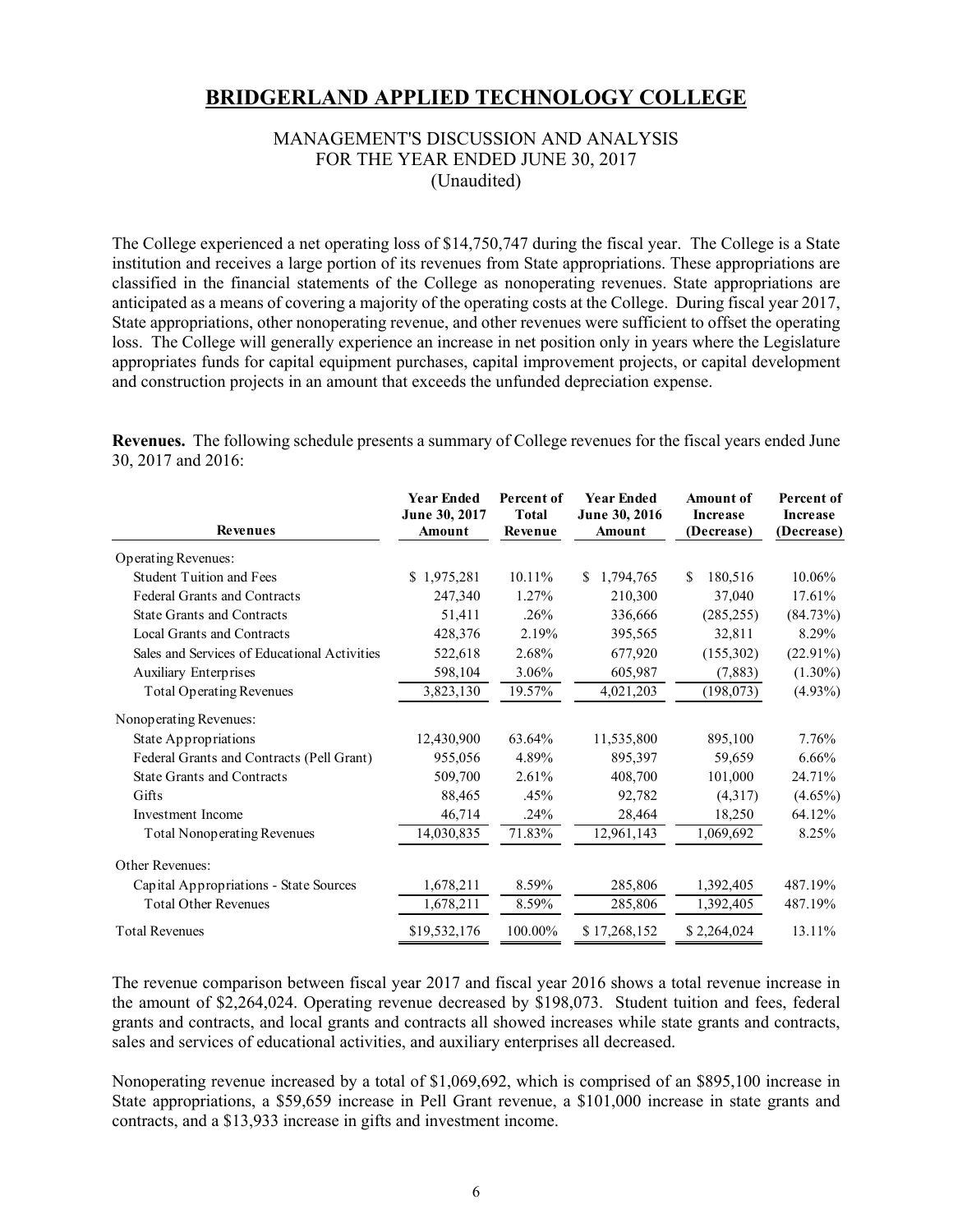### MANAGEMENT'S DISCUSSION AND ANALYSIS FOR THE YEAR ENDED JUNE 30, 2017 (Unaudited)

Other revenues increased by a total of \$1,392,405, which is comprised entirely of an increase in Capital Appropriations–State Sources from funding provided by the State of Utah Division of Facilities Construction and Management (DFCM) and the State Building Board for various capital improvement projects at the College. These capital improvement projects are transferred from DFCM to the College at the time of substantial completion of the project. More projects were transferred in fiscal year 2017 than in the prior year.

**Expenses**. The following schedule presents a summary of College expenses for the fiscal years ended June 30, 2017 and 2016:

| <b>Expenses</b>                      | <b>Year Ended</b><br>June 30, 2017<br>Amount | Percent of<br><b>Total</b><br><b>Expense</b> | <b>Year Ended</b><br>June 30, 2016<br>Amount | Amount of<br><b>Increase</b><br>(Decrease) | Percent of<br>Increase<br>(Decrease) |
|--------------------------------------|----------------------------------------------|----------------------------------------------|----------------------------------------------|--------------------------------------------|--------------------------------------|
| Operating Expenses:                  |                                              |                                              |                                              |                                            |                                      |
| Salaries and Wages                   | S.<br>7,901,602                              | 42.54%                                       | 7,685,017<br>S.                              | \$<br>216,585                              | 2.82%                                |
| <b>Benefits</b>                      | 2,956,416                                    | 15.92%                                       | 2,754,016                                    | 202,400                                    | 7.35%                                |
| Actuarial Calculated Pension Expense | 1,280,908                                    | 6.90%                                        | 1,053,129                                    | 227,779                                    | 21.63%                               |
| Professional and Technical Education | 517,783                                      | 2.79%                                        | 523,954                                      | (6,171)                                    | $(1.18\%)$                           |
| <b>Utilities</b>                     | 698,952                                      | 3.76%                                        | 691,896                                      | 7.056                                      | 1.02%                                |
| Scholarships and Grants in Aid       | 969,130                                      | 5.22%                                        | 916,146                                      | 52,984                                     | 5.78%                                |
| Depreciation                         | 1,289,268                                    | 6.94%                                        | 1,263,595                                    | 25,673                                     | 2.03%                                |
| Other Operating Expenses             | 2,959,818                                    | 15.94%                                       | 3,205,223                                    | (245, 405)                                 | $(7.66\%)$                           |
| Total Operating Expenses             | \$18,573,877                                 | 100.00%                                      | \$18,092,976                                 | S<br>480,901                               | 2.66%                                |

Expenses for the year ended June 30, 2017, increased by \$480,901 compared to fiscal year ended June 30, 2016, which represents a 2.66% increase. Salaries and wages increased by \$216,585 as a result of a costof-living adjustment along with the addition of faculty and staff. Benefits increased by \$202,400 as the result of adding faculty and staff as well as an increase in health insurance costs. As derived from information provided by the URS, the actuarial calculated pension increased by \$227,779. Scholarships and grants increased by \$52,984. Professional services, utilities, and depreciation expense collectively increased by \$26,558. Other operating expenses decreased by \$245,405.

### **Debt Administration**

The College's debt consists of liabilities for compensated absences and termination benefits, which collectively decreased by \$40,905 during fiscal year 2017. The College also recorded a pension liability as required under GASB 68. For additional information on these liabilities see Notes 1, 6, and 8.

### **Economic Outlook**

The College is not aware of any current facts, decisions, or conditions, other than the effect of unfunded depreciation described below, that are expected to have a significant effect on the financial position or results of operations during this fiscal year beyond those unknown variations which have a global effect on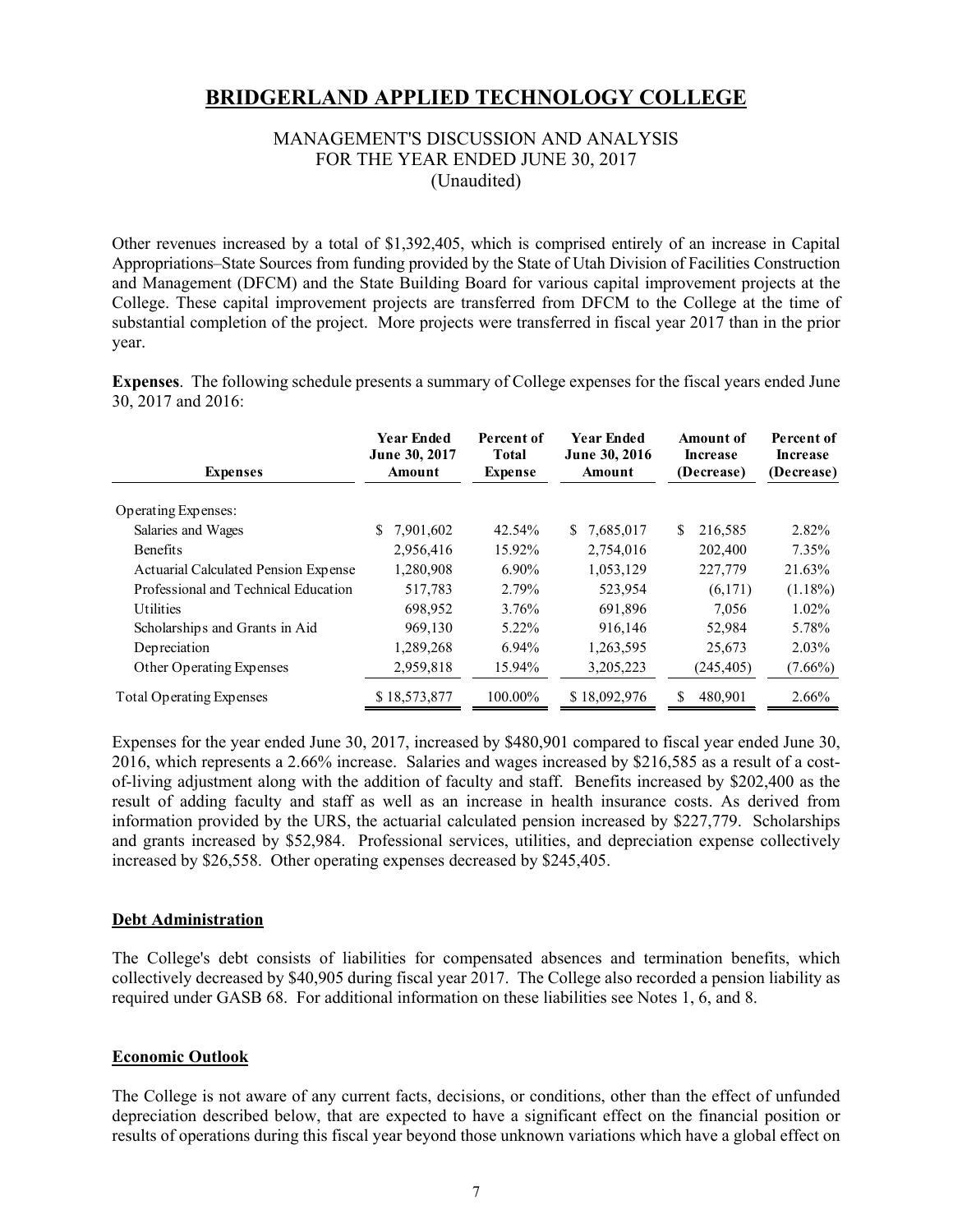### MANAGEMENT'S DISCUSSION AND ANALYSIS FOR THE YEAR ENDED JUNE 30, 2017 (Unaudited)

virtually all types of business operations. The College continues to update facilities as budgets allow. Upcoming capital projects most likely include infrastructure projects to update the HVAC system throughout the College. The unfunded depreciation expenses are likely to have a significant negative impact on the Changes in Net Position. Other than the issue of unfunded depreciation, the College's overall financial position is strong. The College anticipates the current fiscal year will be similar to the last and will maintain a close watch over resources to maintain the College's ability to react to unknown internal and external issues.

#### **Requests for Information**

This financial report is designed to provide a general overview of the College's finances for all those with an interest in the College's finances and to show the College's accountability for the money it receives. Questions concerning any of the information provided in this report or requests for additional financial information should be addressed to the Fiscal Services Office, Bridgerland Applied Technology College, 1301 North 600 West, Logan, Utah 84321.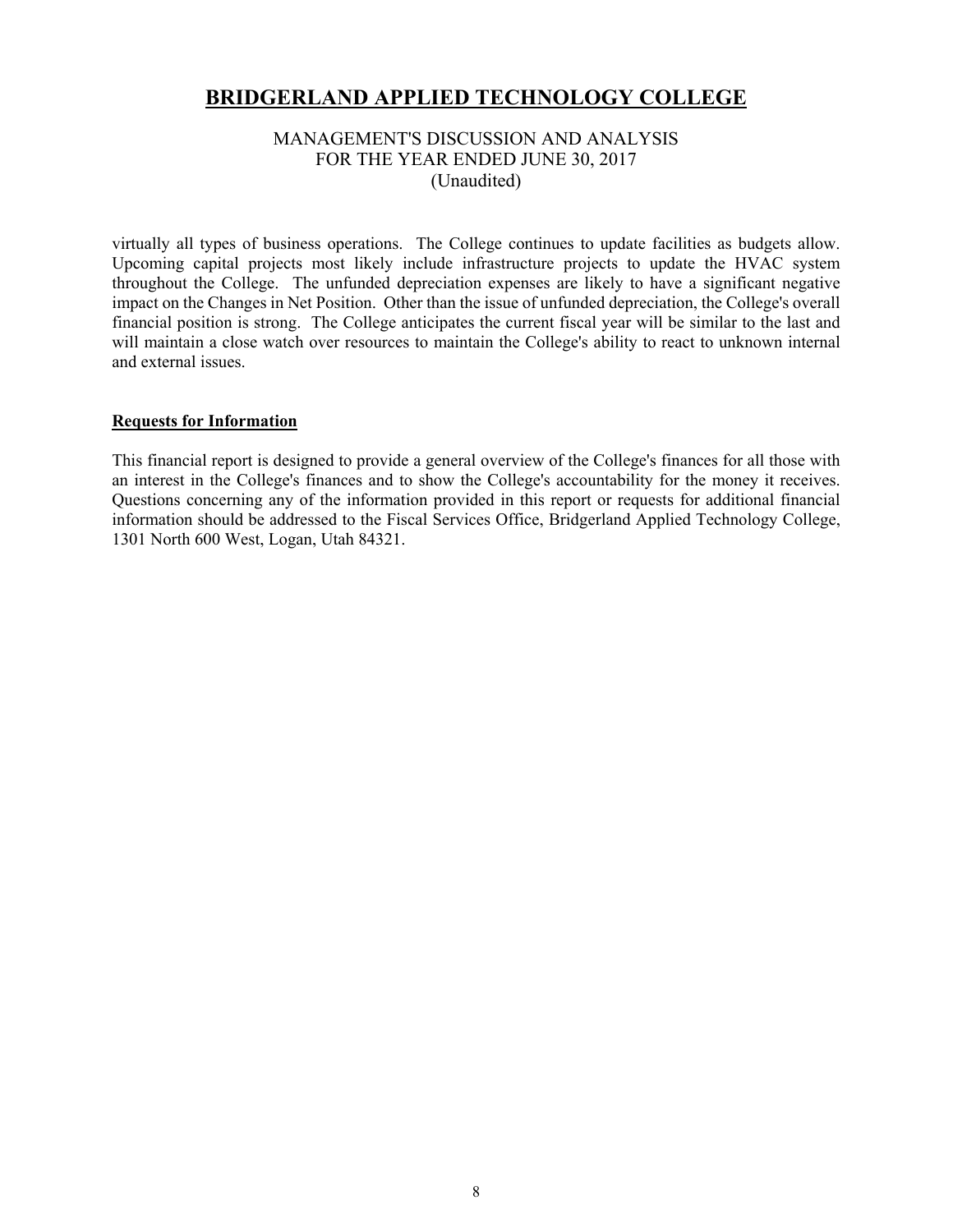# STATEMENT OF NET POSITION JUNE 30, 2017

| <b>ASSETS</b>                                          |                  |
|--------------------------------------------------------|------------------|
| <b>Current Assets:</b>                                 |                  |
| Cash and Cash Equivalents (Notes 1 and 2)              | \$<br>2,560,001  |
| Accounts Receivable (Note 3)                           | 237,606          |
| Due From State Agencies (Note 3)                       | 474,128          |
| Inventories (Note 1)                                   | 464,157          |
| <b>Total Current Assets</b>                            | 3,735,892        |
| <b>Noncurrent Assets:</b>                              |                  |
| Land (Notes 1 and 4)                                   | 1,580,000        |
| Buildings and Improvements (Notes 1 and 4)             | 30,126,566       |
| Equipment and Software (Notes 1 and 4)                 | 6,716,568        |
| Less Accumulated Depreciation (Notes 1 and 4)          | (21,968,913)     |
| <b>Total Noncurrent Assets</b>                         | 16,454,221       |
| <b>Total Assets</b>                                    | 20,190,113       |
| <b>DEFERRED OUTFLOWS OF RESOURCES</b>                  |                  |
| Deferred Outflows Relating to Pensions (Notes 1 and 8) | \$<br>2,319,746  |
| <b>Total Deferred Outflows of Resources</b>            | 2,319,746        |
| <b>LIABILITIES</b>                                     |                  |
| <b>Current Liabilities</b>                             |                  |
| Accounts Payable (Note 3)                              | 318,869          |
| Due to State Agencies (Note 3)                         | 11,740           |
| <b>Unearned Revenue</b>                                | 356,462          |
| Deposits                                               | 40,946           |
| Accrued Salaries and Wages Payable                     | 152,919          |
| Termination Benefits (Current Portion) (Notes 6 and 7) | 36,486           |
| Compensated Absences (Current Portion) (Notes 6 and 9) | 216,936          |
| <b>Total Current Liabilities</b>                       | 1,134,358        |
| <b>Noncurrent Liabilities</b>                          |                  |
| Net Pension Liability (Notes 1, 6, and 8)              | 5,389,059        |
| Termination Benefits (Notes 6 and 7)                   | 50,703           |
| Compensated Absences (Notes 6 and 9)                   | 588,893          |
| <b>Total Noncurrent Liabilities</b>                    | 6,028,655        |
| <b>Total Liabilities</b>                               | 7,163,013        |
| DEFERRED INFLOWS OF RESOURCES                          |                  |
| Deferred Inflows Relating to Pensions (Notes 1 and 8)  | \$<br>661,365    |
| <b>Total Deferred Inflows of Resources</b>             | 661,365          |
| <b>NET POSITION</b>                                    |                  |
| Net Investment in Capital Assets                       | 16,454,221       |
| <b>Restricted Expendable</b>                           | 247,781          |
| Unrestricted                                           | (2,016,521)      |
| <b>Total Net Position</b>                              | \$<br>14,685,481 |

*The accompanying notes are an integral part of these financial statements.*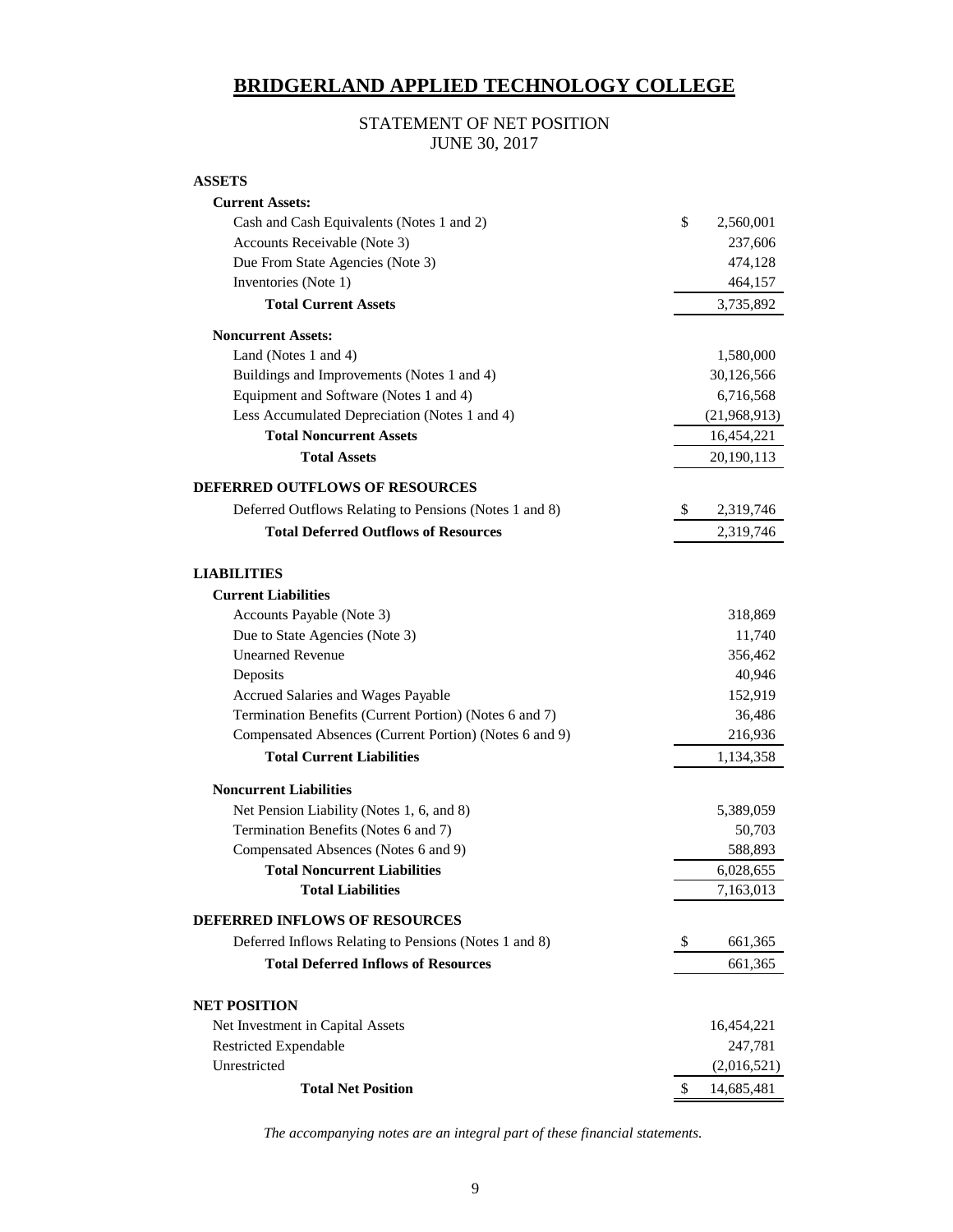# STATEMENT OF REVENUES, EXPENSES, AND CHANGES IN NET POSITION FOR THE YEAR ENDED JUNE 30, 2017

| <b>REVENUES</b>                                                     |                 |
|---------------------------------------------------------------------|-----------------|
| <b>Operating Revenues (Note 1)</b>                                  |                 |
| Student Tuition and Fees (Net of Scholarship Allowance of \$77,809) | \$<br>1,975,281 |
| <b>Federal Grants and Contracts</b>                                 | 247,340         |
| <b>State Grants and Contracts</b>                                   | 51,411          |
| <b>Local Grants and Contracts</b>                                   | 428,376         |
| Sales and Services of Educational Activities                        | 522,618         |
| <b>Auxiliary Enterprises</b>                                        | 598,104         |
| <b>Total Operating Revenues</b>                                     | 3,823,130       |
| <b>EXPENSES</b>                                                     |                 |
| <b>Operating Expenses (Note 1)</b>                                  |                 |
| Salaries and Wages                                                  | 7,901,602       |
| <b>Benefits</b>                                                     | 2,956,416       |
| Actuarial Calculated Pension Expense (Note 8)                       | 1,280,908       |
| Professional and Technical Educational Services                     | 517,783         |
| <b>Utilities</b>                                                    | 698,952         |
| Scholarships and Grants in Aid                                      | 969,130         |
| Depreciation                                                        | 1,289,268       |
| <b>Other Operating Expenses</b>                                     | 2,959,818       |
| <b>Total Operating Expenses</b>                                     | 18,573,877      |
| <b>Operating Loss</b>                                               | (14,750,747)    |
| <b>NONOPERATING REVENUES</b>                                        |                 |
| <b>State Appropriations</b>                                         | 12,430,900      |
| Federal Grants and Contracts (Pell Grant)                           | 955,056         |
| <b>State Grants and Contracts</b>                                   | 509,700         |
| Gifts                                                               | 88,465          |
| <b>Investment</b> Income                                            | 46,714          |
| <b>Net Nonoperating Revenues</b>                                    | 14,030,835      |
| <b>OTHER REVENUES</b>                                               |                 |
| Capital Appropriations - State Sources                              | 1,678,211       |
| <b>Total Other Revenues</b>                                         | 1,678,211       |
| <b>Increase (Decrease) in Net Position</b>                          | 958,299         |
| <b>NET POSITION</b>                                                 |                 |
| Net Position $-$ Beginning of Year                                  | 13,727,182      |
| Net Position - End of Year                                          | \$14,685,481    |

*The accompanying notes are an integral part of these financial statements.*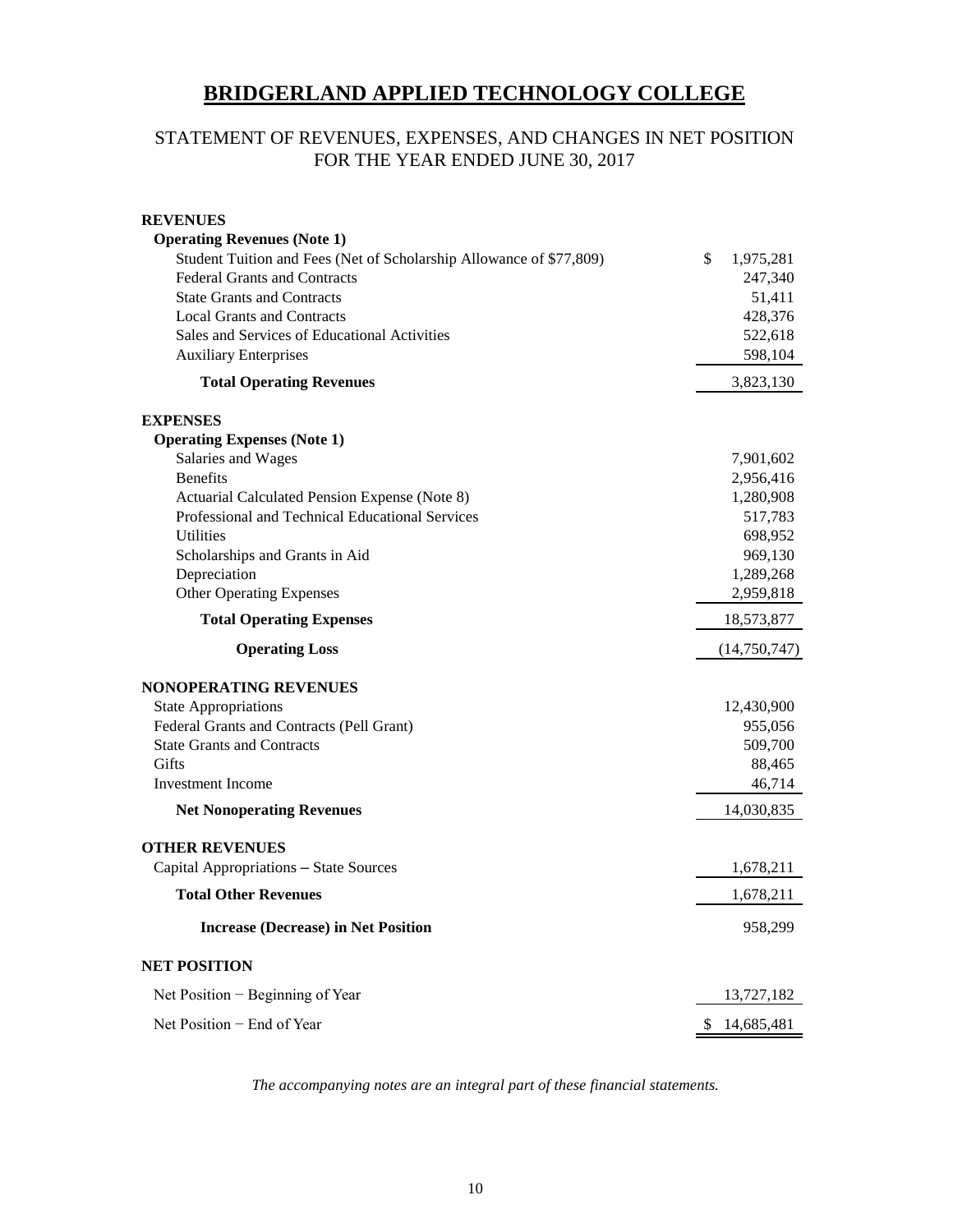# STATEMENT OF CASH FLOWS FOR THE YEAR ENDED JUNE 30, 2017

| <b>CASH FLOWS FROM OPERATING ACTIVITIES</b>                     |                 |
|-----------------------------------------------------------------|-----------------|
| Receipts from Tuition and Fees                                  | \$<br>2,003,328 |
| Receipts from Grants and Contracts                              | 740,967         |
| Receipts from Auxiliary Enterprise Charges                      | 596,681         |
| Receipts from Sales and Services of Educational Activities      | 495,229         |
| Payments to Employees for Salaries and Benefits                 | (12,019,487)    |
| <b>Payments to Suppliers</b>                                    | (4,406,097)     |
| Payments for Scholarships                                       | (969, 130)      |
| Net Cash Used by Operating Activities                           | (13,558,509)    |
| <b>CASH FLOWS FROM NONCAPITAL FINANCING ACTIVITIES</b>          |                 |
| Receipts from State Appropriations                              | 12,430,900      |
| Receipts from Noncapital Contracts and Grants                   | 1,455,712       |
| <b>Gifts Received</b>                                           | 156,781         |
| <b>Fiscal Agent Funds Receipts</b>                              | 532,398         |
| <b>Fiscal Agent Funds Payments</b>                              | (500, 171)      |
| Net Cash Provided by Noncapital Financing Activities            | 14,075,620      |
| <b>CASH FLOWS FROM CAPITAL AND RELATED FINANCING ACTIVITIES</b> |                 |
| Cash Paid for Capital Assets                                    | (171,708)       |
| Net Cash Used by Capital and Related Financing Activities       | (171,708)       |
| <b>CASH FLOWS FROM INVESTING ACTIVITIES</b>                     |                 |
| Receipt of Interest on Investments                              | 46,714          |
| Net Cash Provided by Investing Activities                       | 46,714          |
| Net Increase (Decrease) in Cash and Cash Equivalents            | 392,117         |
| <b>CASH AND CASH EQUIVALENTS - BEGINNING OF YEAR</b>            | 2,167,884       |
| <b>CASH AND CASH EQUIVALENTS - END OF YEAR</b>                  | \$<br>2,560,001 |

(continued next page)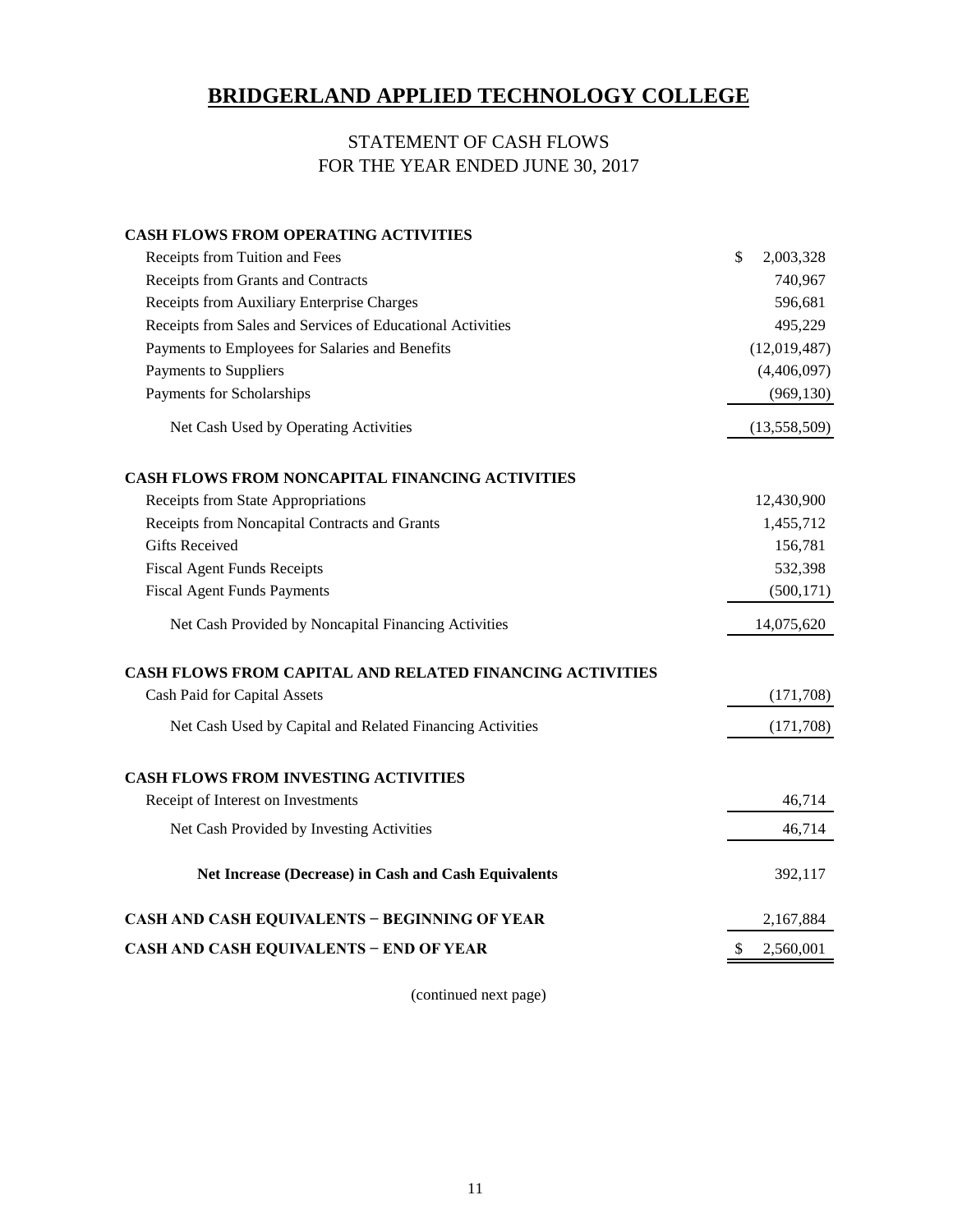# STATEMENT OF CASH FLOWS FOR THE YEAR ENDED JUNE 30, 2017

(continued)

## **RECONCILIATION OF OPERATING LOSS TO NET CASH USED BY OPERATING ACTIVITIES**

| <b>Operating Loss</b>                                                            | (14,750,747)    |
|----------------------------------------------------------------------------------|-----------------|
| Adjustments to Reconcile Operating Loss to                                       |                 |
| Net Cash Used by Operating Activities:                                           |                 |
| Depreciation Expense                                                             | 1,289,268       |
| In-kind Gifts Received and Expensed                                              | 13,073          |
| Difference between Actuarial Calculated Pension Expense and Actual Contributions | 170,169         |
| Changes in Assets and Liabilities:                                               |                 |
| Accounts Receivable/Due From State Agencies                                      | (178,669)       |
| Inventories                                                                      | (9, 424)        |
| Accounts Payable and Accrued Expenses                                            | 11,057          |
| <b>Unearned Revenue</b>                                                          | (62, 331)       |
| <b>Compensated Absences and Termination Benefits</b>                             | (40,905)        |
| Net Cash Used by Operating Activities                                            | \$(13,558,509)  |
| NONCASH INVESTING, CAPITAL, AND FINANCING ACTIVITIES                             |                 |
| Capital Asset Additions through the State                                        | \$<br>1,678,211 |

*The accompanying notes are an integral part of these financial statements.*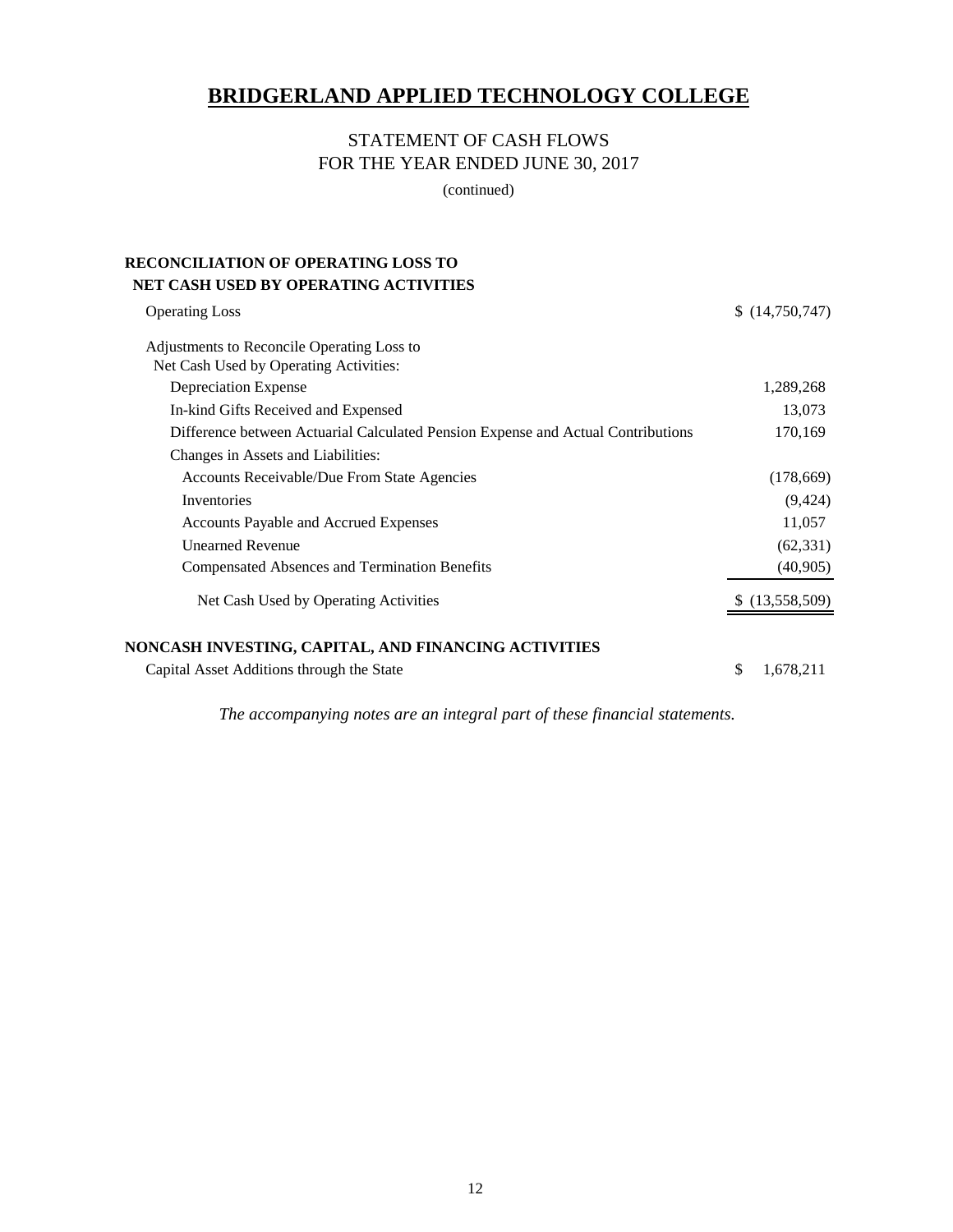# NOTES TO THE FINANCIAL STATEMENTS FOR THE YEAR ENDED JUNE 30, 2017

### NOTE 1. SUMMARY OF SIGNIFICANT ACCOUNTING POLICIES

The accompanying financial statements of the Bridgerland Applied Technology College (College) have been prepared in conformity with generally accepted accounting principles (GAAP) as prescribed by the Governmental Accounting Standards Board (GASB).

Preparation of the financial statements in conformity with GAAP requires management to make estimates and assumptions that affect the reported amounts and disclosures in the financial statements. Actual results could differ from those estimates.

#### Reporting Entity

The College is a regional college within the Utah College of Applied Technology (UCAT). UCAT is considered a component unit of the State of Utah and is included in the State's *Comprehensive Annual Financial Report.* UCAT is considered a component unit because it was established under Utah Statute, receives appropriations from the State, and is financially accountable to the State.

The College was established by the Utah State Legislature to offer career and technical education to secondary and adult students. Effective September 1, 2001, the Legislature created UCAT which is composed of eight regional applied technology colleges. The Bridgerland Applied Technology College became one of these regional applied technology colleges and became an institution within and subject to the authority of the Utah System of Higher Education. The College is under the control of the UCAT Board of Trustees and is governed directly by the College's local Board of Directors.

Funding for the College is received primarily from direct appropriations from the Utah State Legislature, as well as tuition and fees, and grants and contracts with federal, state, and local agencies.

#### Measurement Focus and Basis of Accounting

The financial statements of the College are reported using the economic resources measurement focus and the accrual basis of accounting. Revenues are recorded when earned and expenses are recorded when a liability is incurred, regardless of the timing of the related cash flows. Grants and similar items are recognized as revenue as soon as all eligibility requirements imposed by the provider have been met.

The College distinguishes operating revenues and expenses from nonoperating items. Operating revenues and expenses generally result from providing services in connection with the College's principal mission of instruction. Operating expenses include the cost of services, administrative expenses, and depreciation of capital assets. All revenues and expenses not meeting this definition are reported as nonoperating revenues and expenses.

When both restricted and unrestricted resources are available for use, it is the College's policy to use restricted resources first, then unrestricted resources as they are needed.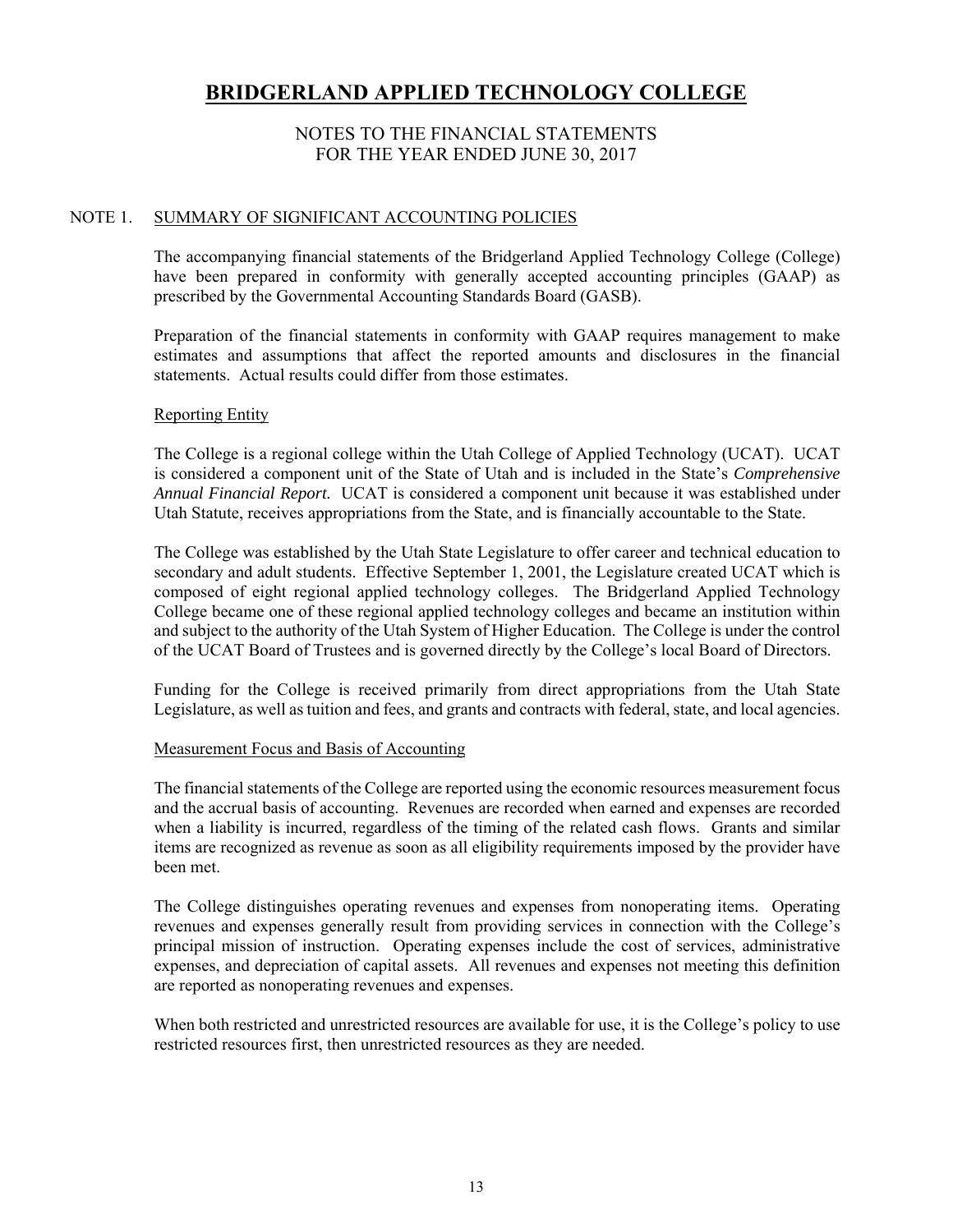# NOTES TO THE FINANCIAL STATEMENTS FOR THE YEAR ENDED JUNE 30, 2017

#### Deposits and Investments

The College's cash and cash equivalents are considered to be cash on hand, demand deposits, shortterm investments with original maturities of three months or less from the date of acquisition, and amounts invested with the Utah Public Treasurers' Investment Fund.

Cash and investment management at the College is administered in accordance with the State of Utah Money Management Act (*Utah Code,* Title 51, Chapter 7).

Investments for the College are reported at fair value in accordance with GASB No. 72, *Fair Value Measurement and Application.* Accordingly, the change in fair value of investments is recognized as an increase or decrease to investment assets and investment income.

#### Inventories

Inventories are carried at the lower of cost or market on either the first-in, first-out ("FIFO") basis or on the average cost basis.

#### Capital Assets

Capital assets include property, buildings and improvements, and equipment and software. Capital assets are defined by the College as assets with an initial, individual cost of more than \$5,000 and an estimated useful life in excess of one year. Such assets are recorded at historical cost. Donated capital assets are recorded at estimated fair value at the date of donation.

The costs of normal maintenance and repairs that do not add to the capacity of the asset or materially extend assets lives are not capitalized. All land is capitalized and not depreciated.

Capital assets are being depreciated over their estimated useful lives using the straight-line method of depreciation. The estimated useful life of an asset is determined at acquisition based on guidelines of the Utah System of Higher Education and the professional judgment of the applicable department head.

Property, plant, and equipment are depreciated using the straight line method over the following estimated useful lives:

| Assets                            | Years    |
|-----------------------------------|----------|
| <b>Buildings and Improvements</b> | 20-40    |
| Equipment, Vehicles, and Software | $3 - 15$ |

#### Pensions

For purposes of measuring the net pension liability, deferred outflows of resources and deferred inflows of resources related to pensions, and pension expense, information about the fiduciary net position of the Utah Retirement Systems (Systems) Pension Plan and additions to/deductions from the Systems' fiduciary net position are now determined on the same basis as they are reported by the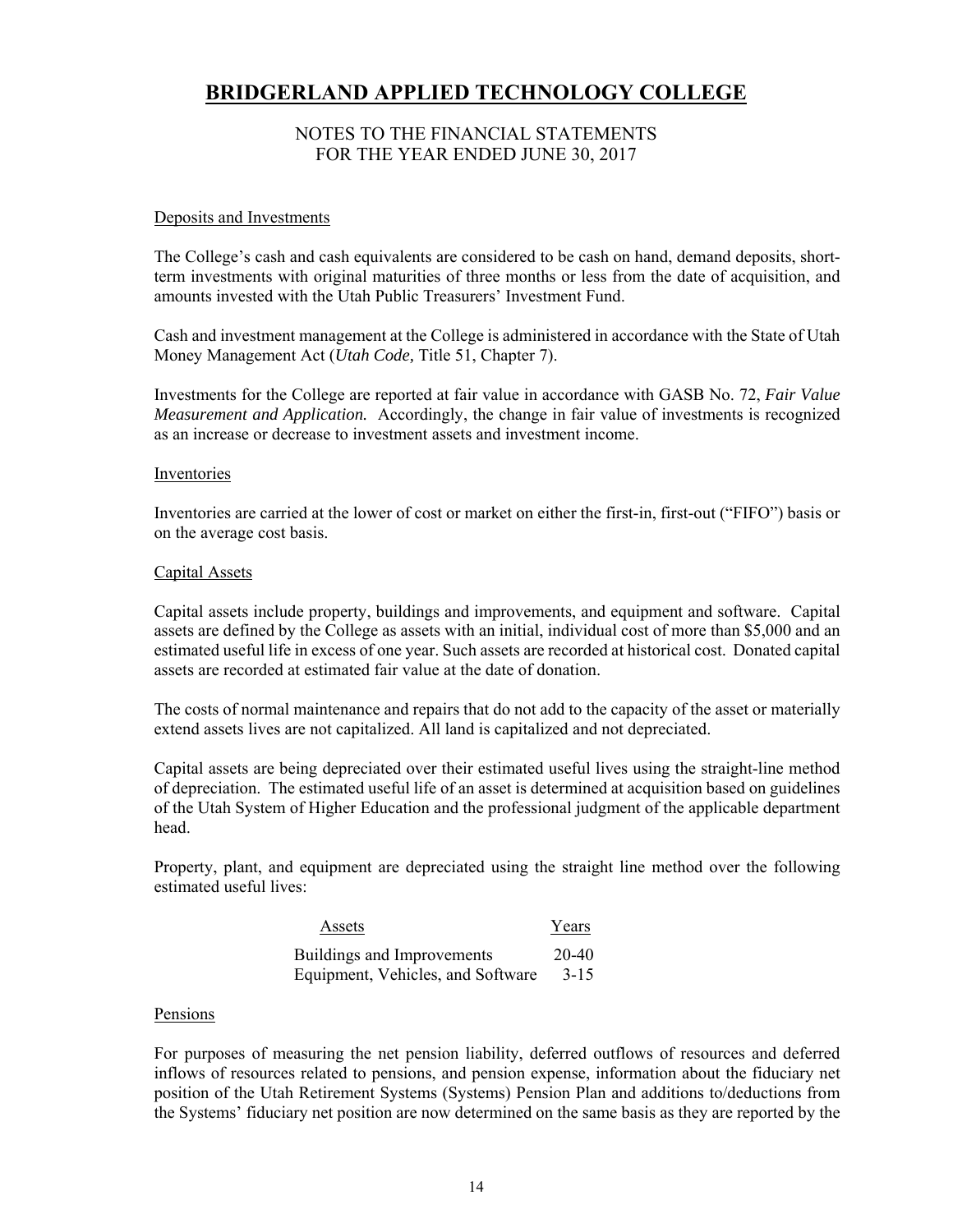# NOTES TO THE FINANCIAL STATEMENTS FOR THE YEAR ENDED JUNE 30, 2017

Systems. For this purpose, benefit payments (including refunds of employee contributions) are now recognized when due and payable in accordance with the benefits terms. Investments are reported at fair value.

#### Deferred Outflows/Inflows of Resources

In addition to assets, financial statements will sometimes report a separate section for deferred outflows of resources. This separate financial statement element, deferred outflows of resources, represents a consumption of net position that applies to a future period(s) and will not be recognized as an outflow of resources (expense/expenditure) until then. In addition to liabilities, the financial statements will sometimes report a separate section for deferred inflows of resources. This separate financial statement element, deferred inflows of resources, represents an acquisition of net position that applies to a future period(s) and will not be recognized as an inflow of resources (revenue) until that time.

### NOTE 2. DEPOSITS AND INVESTMENTS

The State of Utah Money Management Council has the responsibility to advise the State Treasurer about investment policies, promote measures and rules that will assist in strengthening the banking and credit structure of the State, and review the rules adopted under the authority of the Money Management Act (*Utah Code*, Title 51, Chapter 7) that relate to the deposit and investment of public funds.

The College follows the requirements of the Utah Money Management Act (Act) in handling its depository and investment transactions. The Act requires the depositing of the College's funds in a qualified depository. The Act defines a qualified depository as any financial institution whose deposits are insured by an agency of the Federal Government and which has been certified by the State Commissioner of Financial Institutions as meeting the requirements of the Act and adhering to the rules of the Utah Money Management Council.

### *Deposits*

### *Custodial Credit Risk*

Custodial credit risk is the risk that, in the event of a bank failure, the College's deposits may not be returned to it. The College does not have a formal deposit policy for custodial credit risk. As of June 30, 2017, \$84,068 of the College's bank balance of \$372,163 was uninsured and uncollateralized.

#### *Investments*

The Act defines the types of securities authorized as appropriate investments for the College's funds and the conditions for making investment transactions. Investment transactions may be conducted only through qualified depositories, certified dealers, or directly with issuers of the investment securities.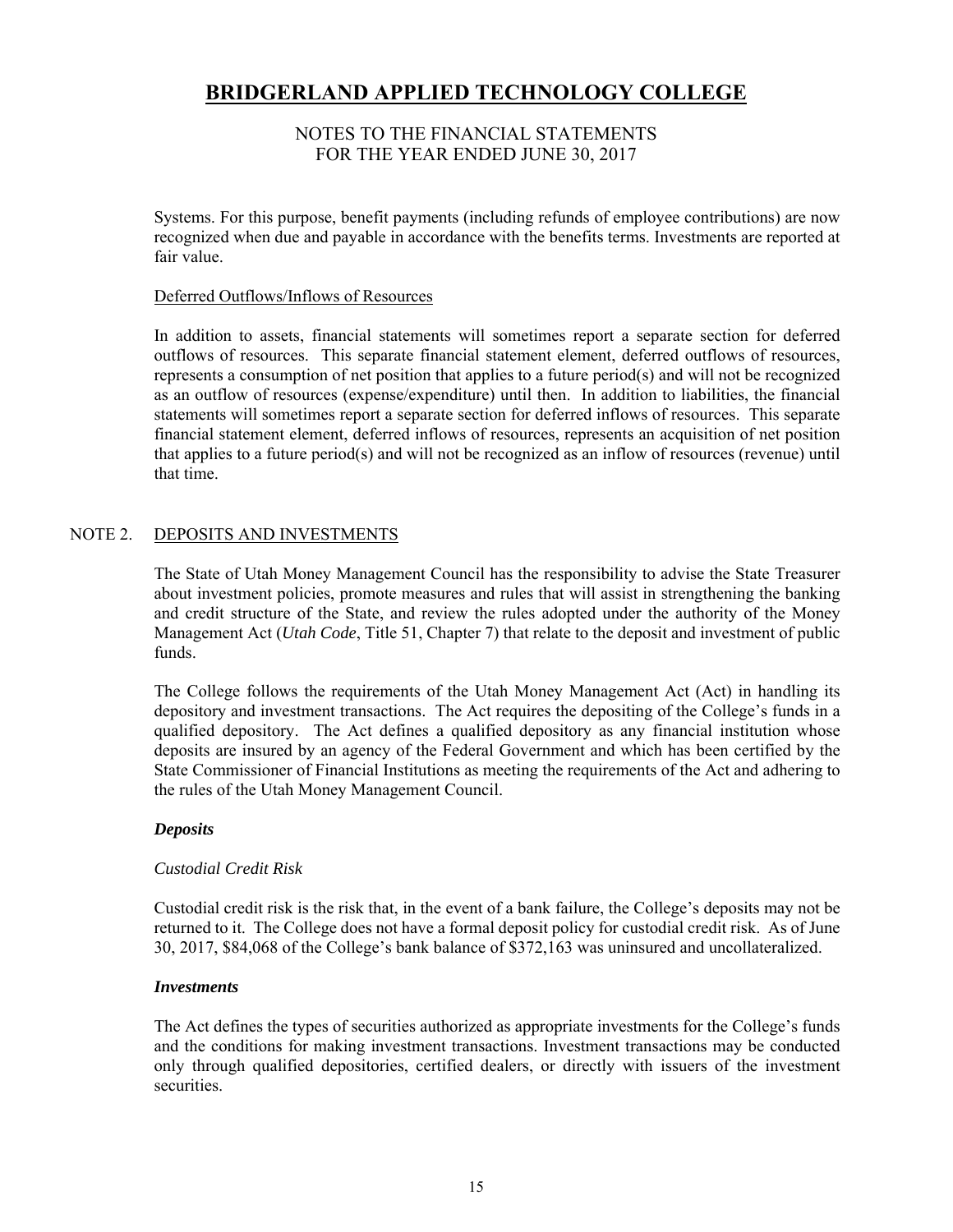# NOTES TO THE FINANCIAL STATEMENTS FOR THE YEAR ENDED JUNE 30, 2017

Statutes authorize the College to invest in negotiable or nonnegotiable deposits of qualified depositories and permitted negotiable depositories; repurchase and reverse repurchase agreements; commercial paper that is classified as "first tier" by two nationally recognized statistical rating organizations; bankers' acceptances; obligations of the United States Treasury including bills, notes, and bonds; obligations, other than mortgage derivative products, issued by U.S. Government sponsored enterprises (U.S. Agencies) such as the Federal Home Loan Bank System, Federal Home Loan Mortgage Corporation (Freddie Mac), and Federal National Mortgage Association (Fannie Mae); bonds, notes, and other evidence of indebtedness of political subdivisions of the State; fixed rate corporate obligations and variable rate securities rated "A" or higher, or the equivalent of "A" or higher, by two nationally recognized statistical rating organizations; shares or certificates in a money market mutual fund as defined in the Act; and the Utah State Public Treasurers' Investment Fund (PTIF).

The Utah State Treasurer's Office operates the PTIF. The PTIF is available for investment of funds administered by any Utah public treasurer.

The PTIF is not registered with the SEC as an investment company. The PTIF is authorized and regulated by the Act. The Act established the Money Management Council which oversees the activities of the State Treasurer and the PTIF and details the types of authorized investments. Deposits in the PTIF are not insured or otherwise guaranteed by the State of Utah, and participants share proportionally in any realized gains or losses on investments.

The College measures and records its investments using fair value measurement guidelines established by generally accepted accounting principles. These guidelines recognize a three-tiered fair value hierarchy, as follows:

- Level 1: Quoted prices for <u>identical</u> investments in <u>active</u> markets;
- Level 2: Observable inputs other than quoted market prices; and,
- Level 3: Unobservable inputs.

As of June 30, 2017, the College had \$2,642,546 held in the PTIF. The College's investment in the PTIF was valued using Level 2 measurements by applying the June 30, 2017, fair value factor, as calculated by the Utah State Treasurer, to its average daily balance in the fund.

### *Interest Rate Risk*

Interest rate risk is the risk that changes in interest rates will adversely affect the fair value of an investment. The College's policy for managing its exposure to fair value loss arising from increasing interest rates is to comply with the Act. Section 51-7-11 of the Act requires that the remaining term to maturity of investments may not exceed the period of availability of the funds to be invested. The Act further limits the remaining term to maturity on all investments in commercial paper, bankers' acceptances, fixed rate negotiable deposits, and fixed rate corporate obligations to  $270 \text{ days} - 15$ months or less. The Act further limits the remaining term to maturity on all investments in obligations of the United States Treasury; obligations issued by U.S. government sponsored enterprises; and bonds, notes, and other evidence of indebtedness of political subdivisions of the State to 10 years for institutions of higher education. In addition, variable rate negotiable deposits and variable rate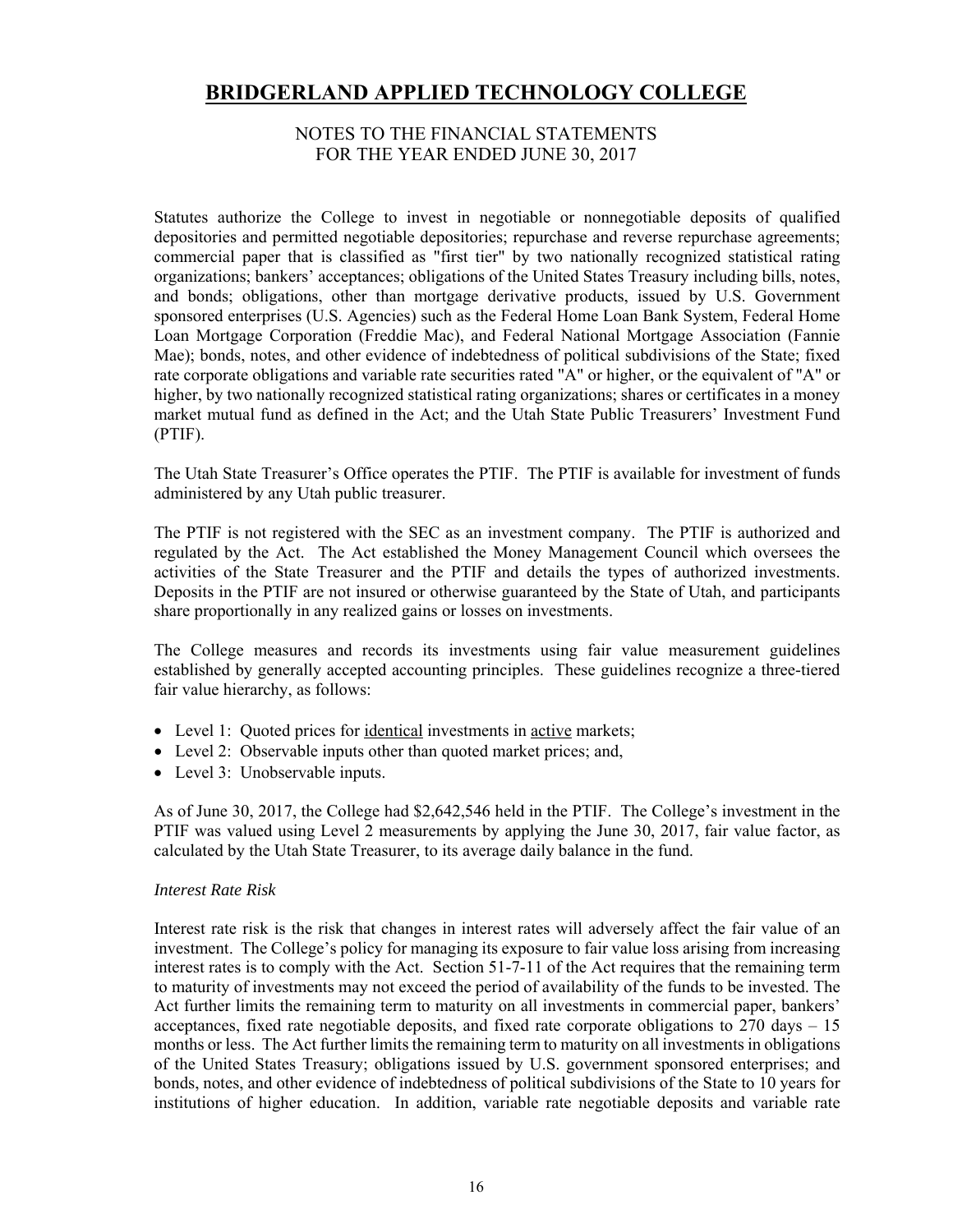# NOTES TO THE FINANCIAL STATEMENTS FOR THE YEAR ENDED JUNE 30, 2017

securities may not have a remaining term to final maturity exceeding 3 years. As of June 30, 2017, the average maturity of the College's investments was:

|                               |             | Investment Maturities (in years) |
|-------------------------------|-------------|----------------------------------|
| Investment Type               | Fair Value  | Less than 1 year                 |
| <i>Debt Securities - PTIF</i> | \$2,642,546 | \$2,642,546                      |

#### *Credit Risk*

Credit risk is the risk that an issuer or other counterparty to an investment will not fulfill its obligations. The College's policy for reducing its exposure to credit risk is to comply with the Act, as previously discussed. At June 30, 2017, the College's investments were all unrated.

### NOTE 3. ACCOUNTS RECEIVABLE AND PAYABLE

Accounts receivable of \$237,606 at June 30, 2017, consisted of tuition and fee charges to students of \$128,960; grant trade accounts receivable of \$1,892; charges for class project services of \$1,741; Custom Fit trade account receivables of \$58,908; auxiliary enterprise services provided to students, faculty, and staff of \$3,136; Pell grants of \$61,340; and scholarships receivable of \$629. Accounts receivable are reported net of estimated uncollectible amounts of \$19,000. Due from State agencies in the amount of \$474,128 includes amounts due from State agencies in connection with the College's grants, contracts, and capital improvement projects. Accounts payable at June 30, 2017 consist of vendor payments totaling \$318,869 and due to State agencies in the amount of \$11,740.

### NOTE 4. CAPITAL ASSETS

Additions to capital assets include amounts paid by the College as well as additions paid for by the Utah State Division of Facilities Construction and Management. Capital asset activity for the fiscal year ended June 30, 2017, was as follows:

|                               | <b>Beginning</b><br><b>Balance</b> | <b>Additions</b> | <b>Reductions</b>              | Ending<br><b>Balance</b> |
|-------------------------------|------------------------------------|------------------|--------------------------------|--------------------------|
| Land                          | 1,580,000<br>S                     | \$<br>۰          | \$<br>$\overline{\phantom{a}}$ | 1,580,000                |
| Buildings and Improvements    | 28,681,218                         | 1,445,348        | $\overline{\phantom{a}}$       | 30,126,566               |
| Equipment and Software        | 6,493,086                          | 405,892          | 182,410                        | 6,716,568                |
| Total                         | 36,754,304                         | 1,851,240        | 182,410                        | 38,423,134               |
| Less Accumulated Depreciation | (20, 860, 734)                     | (1,289,268)      | (181,089)                      | (21,968,913)             |
| Net Capital Assets            | 15,893,570                         | 561,972          | 1,321                          | 16,454,221               |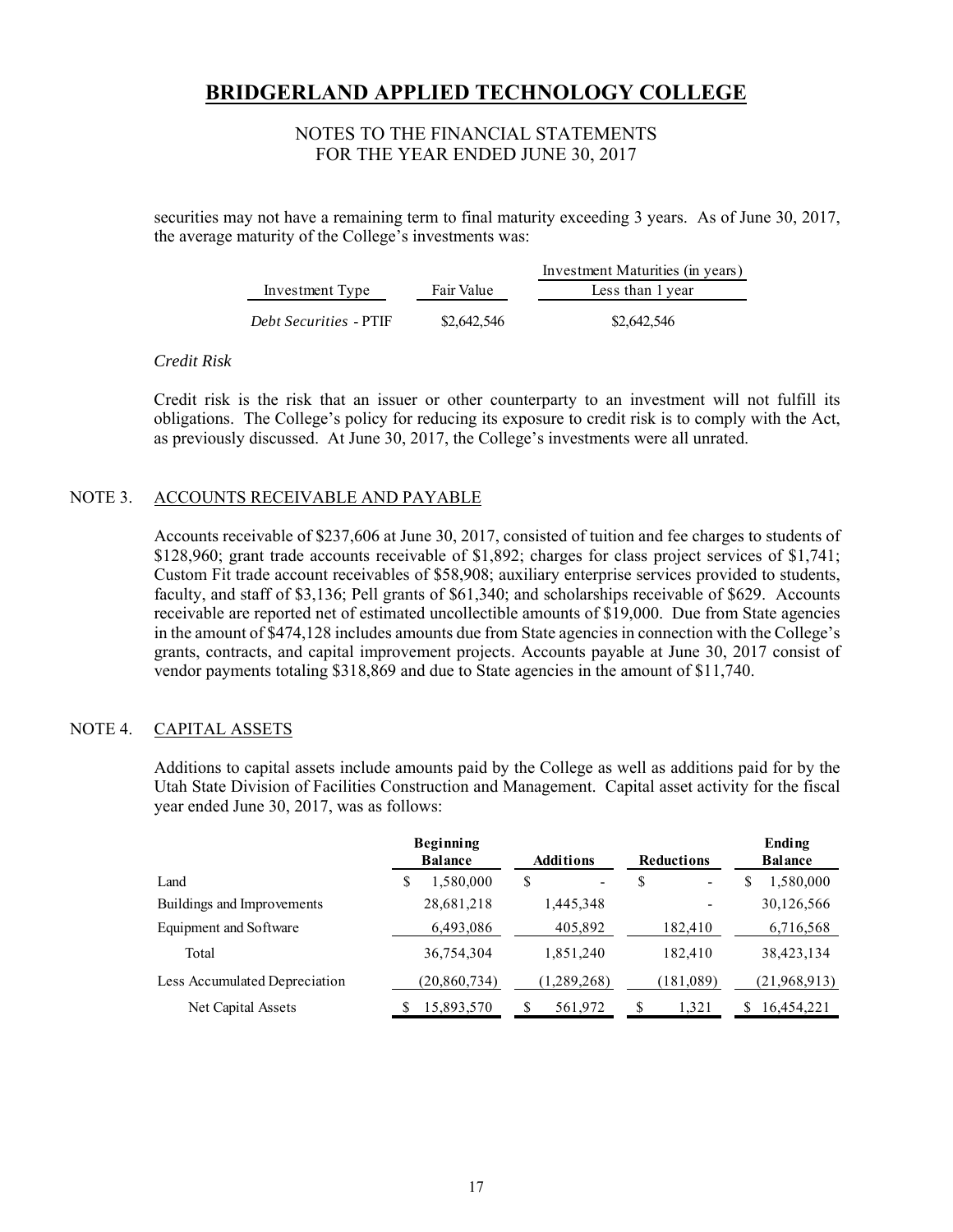# NOTES TO THE FINANCIAL STATEMENTS FOR THE YEAR ENDED JUNE 30, 2017

### NOTE 5. LEASE OBLIGATIONS

The College did not have any capital or operating leases as of June 30, 2017.

### NOTE 6. LONG-TERM LIABILITIES

The following is a summary of the changes to the College's long-term liabilities during the fiscal year ended June 30, 2017:

|                                     | <b>Beginning</b><br><b>Balance</b> |           | <b>Additions</b> |         | <b>Reductions</b> |         | Ending<br><b>Balance</b> |           | <b>Due Within</b><br><b>One Year</b> |         |
|-------------------------------------|------------------------------------|-----------|------------------|---------|-------------------|---------|--------------------------|-----------|--------------------------------------|---------|
| <b>Termination Benefits</b>         | S                                  | 59.594    |                  | 48,049  | S                 | 20.454  | S                        | 87.189    |                                      | 36,486  |
| Compensated Absences                |                                    | 874,329   |                  | 304,046 |                   | 372,546 |                          | 805,829   |                                      | 216,936 |
| Net Pension Liability               |                                    | 5,222,649 |                  | 166,410 |                   | -       |                          | 5,389,059 |                                      |         |
| <b>Total Noncurrent Liabilities</b> |                                    | 6,156,572 |                  | 518,505 |                   | 393,000 |                          | 6,282,077 |                                      | 253,422 |

### NOTE 7. TERMINATION BENEFITS

In accordance with the College's Early Retirement Incentive Policy, employees (1) whose accumulated age and years of service equal or exceed 75, (2) who have at least five years of service at the College, and (3) who will retire prior to reaching the age of eligibility for unreduced social security benefits (typically 65), may apply for participation in the College's Voluntary Early Retirement Incentive Program.

Entrance or participation in the early retirement incentive program is strictly voluntary and is not a right or entitlement but is a privilege available to benefits-eligible, salaried employees who apply for and receive approval from the College's administration.

The voluntary early retirement incentive program provides for two types of incentives: (1) a stipend incentive and (2) a health insurance coverage incentive. The College's administration has the option of approving the incentives independent of each other or may approve both incentives depending on the facts and circumstances of the individual situation consistent with the overall theory behind the availability of the incentives.

The incentive stipend, when approved, results in a lump-sum payment directly to the employee's 401(k) and/or 457 up to approved IRS limitations. Because the lump-sum is paid out in the fiscal year in which the incentive is approved, no accrual amount is necessary.

The incentive health insurance coverage is provided for 60 months or when the employee reaches the age of eligibility for full Medicare coverage (presumably 65), whichever occurs first.

These benefits are funded by the College on a pay-as-you-go basis. At June 30, 2017, there were four retirees approved for benefits under the retirement incentive program.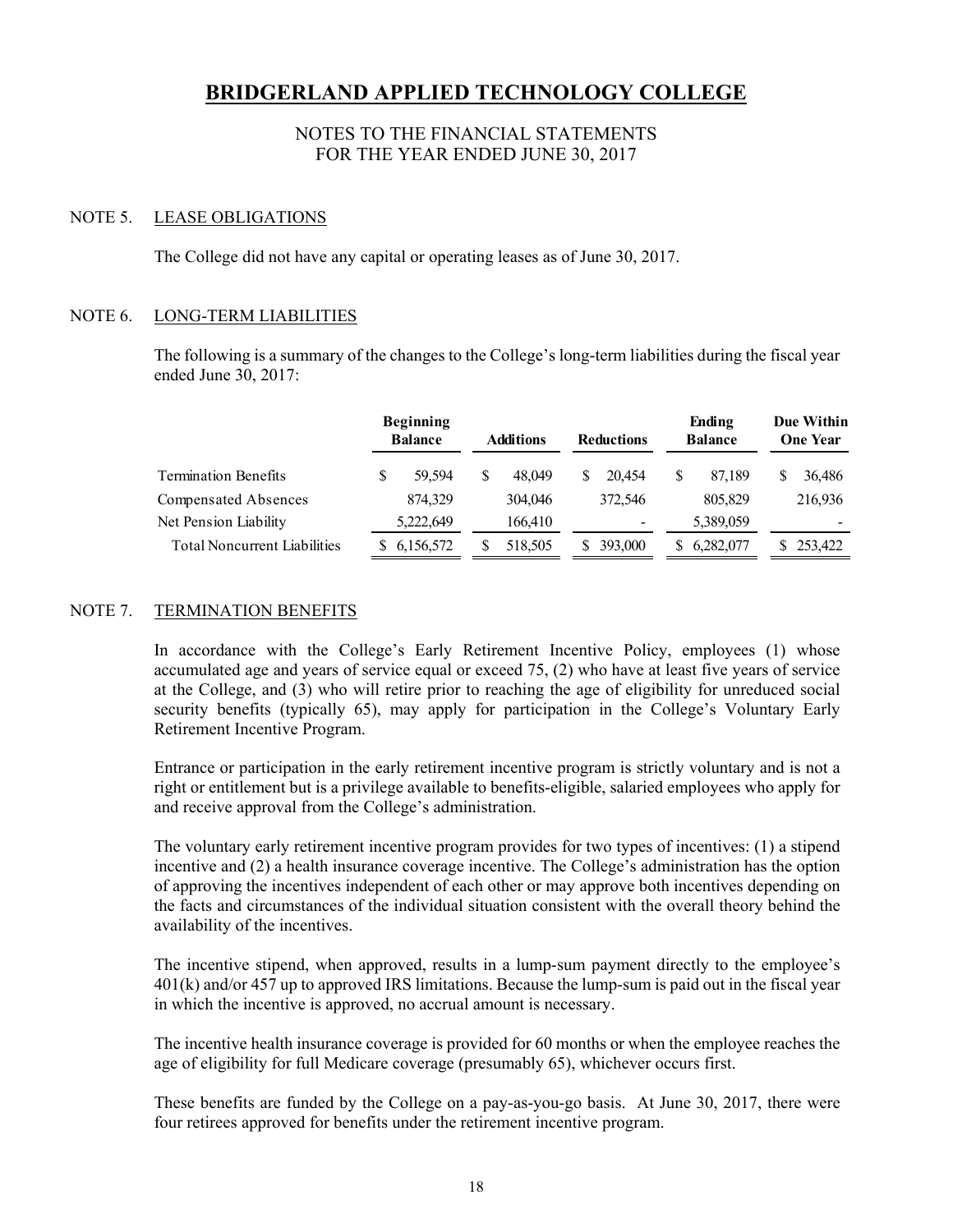# NOTES TO THE FINANCIAL STATEMENTS FOR THE YEAR ENDED JUNE 30, 2017

The College accrues and reports retirement incentive amounts equal to the projected total benefit obligation in the year in which the individual retires. These benefits are accrued as qualified employees apply for and are approved for this retirement option. The College has recorded a liability for the cost of these benefits at their current cost plus projected increases expected based on historical data for health care inflationary trends which has been estimated at 10%. The cumulative accrued retirement incentive plan liability as of June 30, 2017, totaled \$87,189.

### NOTE 8. RETIREMENT PLANS

#### Plan Description

Eligible plan participants are provided with pensions through the Utah Retirement Systems (Systems). The Systems are comprised of the following pension trust funds, which are multipleemployer, cost-sharing public employee retirement systems:

- Public Employees Noncontributory Retirement System (Noncontributory System);
- Tier 2 Public Employees Contributory Retirement System (Tier 2 Public Employees System).

The Tier 2 Public Employees System became effective July 1, 2011. All eligible employees beginning on or after July 1, 2011, who have no previous service credit with any of the Systems, are members of the Tier 2 Public Employees System.

The Systems are established and governed by the respective sections of Title 49 of the *Utah Code*. The Systems' defined benefit plans are amended statutorily by the State Legislature. The Utah State Retirement Office Act in Title 49 provides for the administration of the Systems under the direction of the Board, whose members are appointed by the Governor. The Systems are fiduciary funds defined as pension (and other employee benefit) trust funds. The Systems are a component unit of the State of Utah. Title 49 of the *Utah Code* grants the authority to establish and amend the benefit terms.

The Systems issue a publicly available financial report that can be obtained by writing to the Utah Retirement Systems, 560 E. 200 S, Salt Lake City, Utah 84102 or visiting the website: www.urs.org.

#### Benefits Provided

The Systems provide retirement, disability, and death benefits. Retirement benefits are as follows: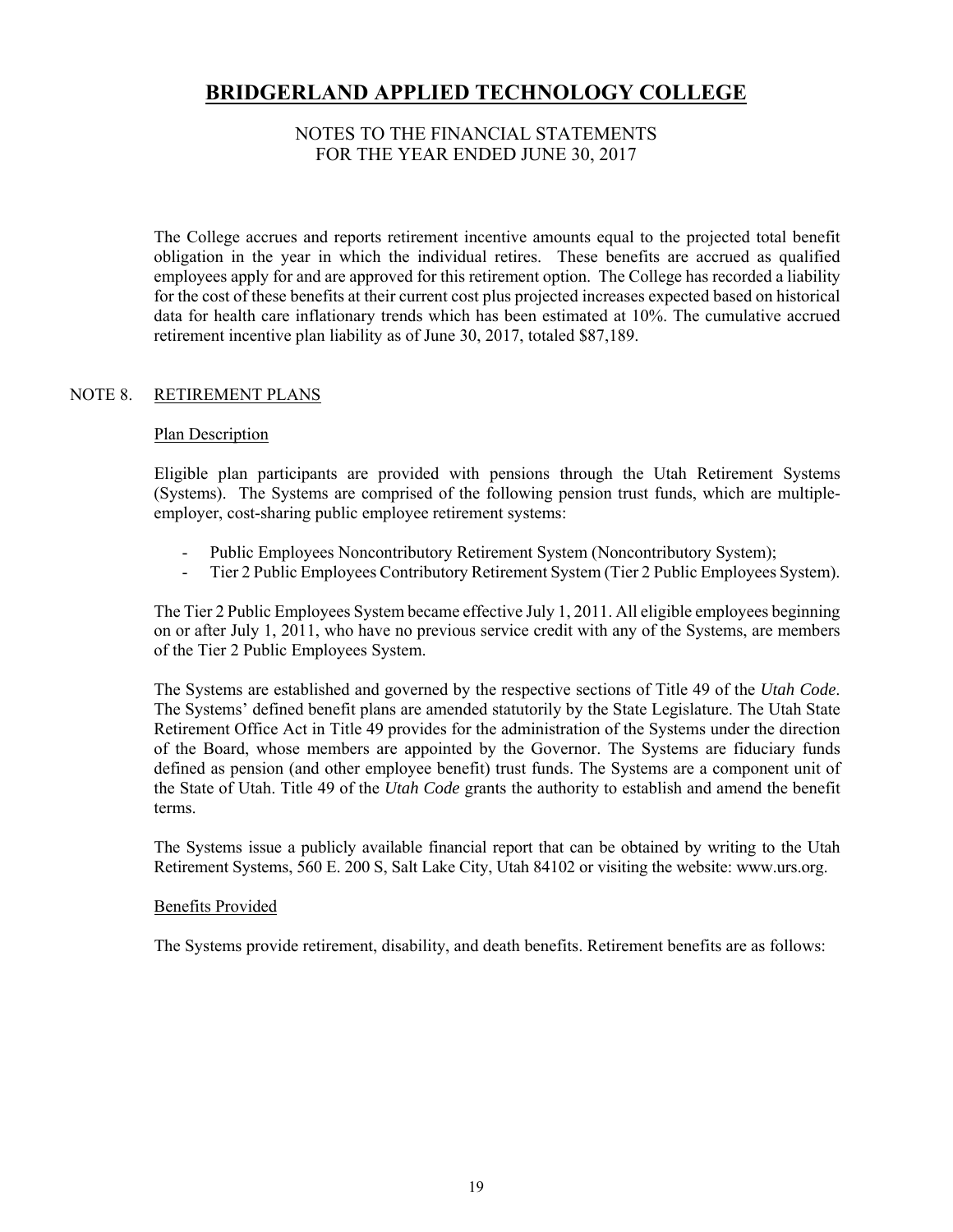# NOTES TO THE FINANCIAL STATEMENTS FOR THE YEAR ENDED JUNE 30, 2017

| <b>System</b>                  | Final<br><b>Average Salary</b>                                                                                           | <b>Years of Service Required</b><br>and/or<br>Age Eligible for Benefit         | <b>Benefit Percent</b><br>per Year of Service | $COLA**$      |
|--------------------------------|--------------------------------------------------------------------------------------------------------------------------|--------------------------------------------------------------------------------|-----------------------------------------------|---------------|
| Noncontributory System         | Highest 3 years<br>30 years any age<br>$25$ years any age*<br>20 years age $60*$<br>10 years age $62*$<br>4 years age 65 |                                                                                | $2.0\%$ per year<br>all years                 | Up to $4\%$   |
| Tier 2 Public Employees System | Highest 5 years                                                                                                          | 35 years any age<br>20 years age $60*$<br>10 years age $62*$<br>4 years age 65 | $1.5\%$ per year<br>all years                 | Up to $2.5\%$ |

*\* with actuarial reductions*

*\*\* All post-retirement cost-of-living adjustments are non-compounding and are based on the original benefit. The cost-of-living adjustments are also limited to the actual Consumer Price Index (CPI) increase for the year, although unused CPI increases not met may be carried forward to subsequent years.*

#### **Contributions**

As a condition of participation in the Systems, employers and/or employees are required to contribute certain percentages of salary and wages as authorized by statute and specified by the Systems' Board. Contributions are actuarially determined as an amount that, when combined with employee contributions (where applicable), is expected to finance the costs of benefits earned by employees during the year, with an additional amount to finance any unfunded actuarial accrued liability. Contribution rates are as follows:

|                                  | <b>Employee</b> | Paid by<br><b>Employer</b> | <b>Employer</b><br>Contribution | <b>Employer</b><br>rate for |
|----------------------------------|-----------------|----------------------------|---------------------------------|-----------------------------|
|                                  | Paid            | for Employee               | Rate                            | $401(k)$ Plan               |
| Noncontributory System           |                 |                            |                                 |                             |
| State and School Division Tier 1 | N/A             | N/A                        | 22.19                           | 1.50                        |
| Contributory System              |                 |                            |                                 |                             |
| State and School Division Tier 2 | N/A             | N/A                        | 18.24                           | 1.78                        |

Tier 2 rates include a statutory required contribution to finance the unfunded actuarial accrued liability of the Tier 1 plans.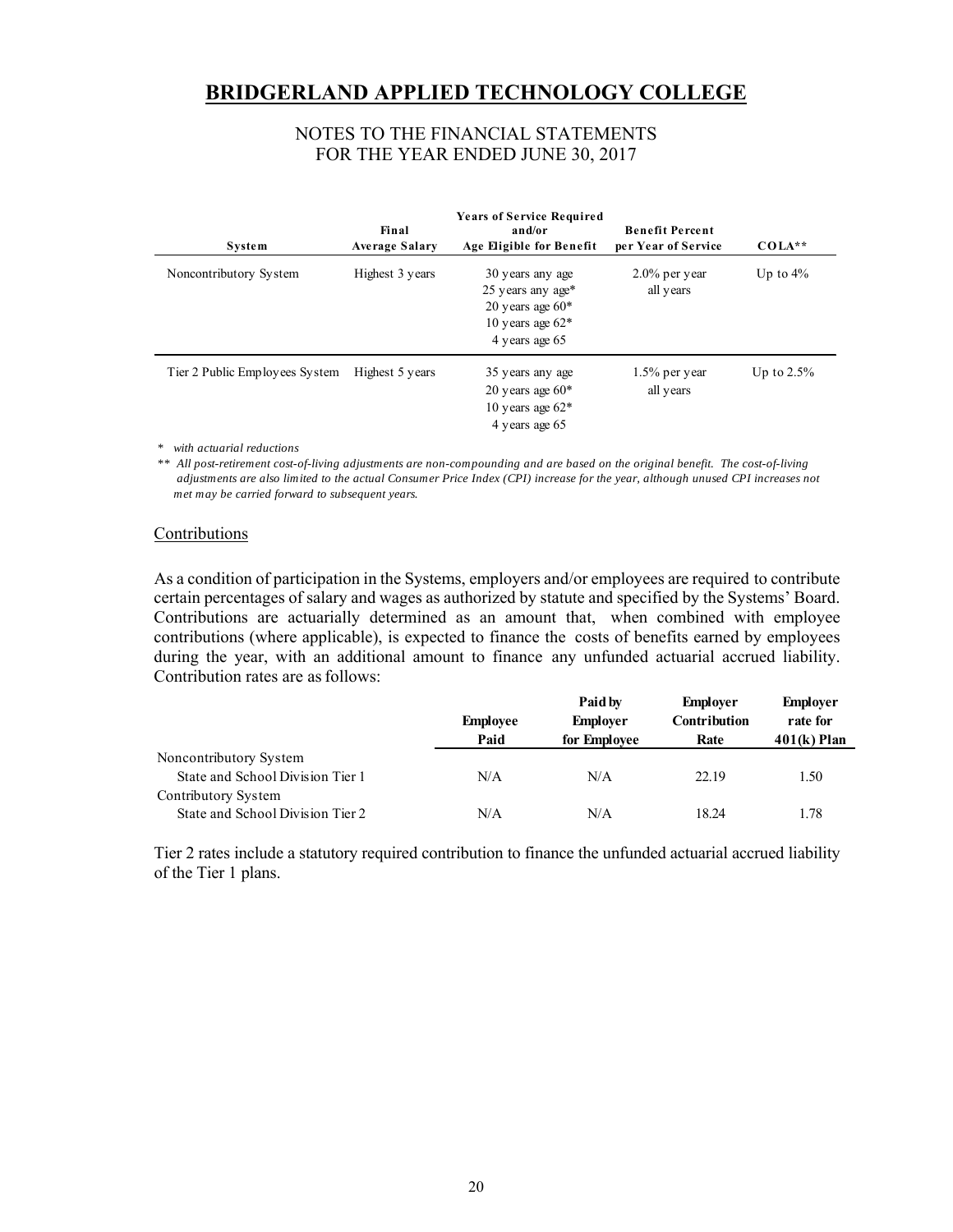### NOTES TO THE FINANCIAL STATEMENTS FOR THE YEAR ENDED JUNE 30, 2017

For fiscal year ended June 30, 2017, the employer and employee contributions to the Systems were as follows:

|                                |   | College              | <b>Employee</b> |                          |  |
|--------------------------------|---|----------------------|-----------------|--------------------------|--|
| <b>System</b>                  |   | <b>Contributions</b> |                 | <b>Contributions</b>     |  |
| Noncontributory System         |   | 1,003,413            |                 | N/A                      |  |
| Tier 2 Public Employees System |   | 91.121               |                 | $\overline{\phantom{0}}$ |  |
| <b>Total Contributions</b>     | S | 1.094.534            |                 | $\overline{\phantom{0}}$ |  |

Contributions reported are the URS Board approved required contributions by System. Contributions in the Tier 2 Systems are used to finance the unfunded liabilities in the Tier 1 Systems.

At June 30, 2017, the College reported a net pension asset of \$0 and a net pension liability of \$5,389,059.

|                                     | <b>Proportionate</b><br><b>Share</b> | <b>Net</b><br>Pension<br><b>Asset</b> |                          | <b>Net</b><br>Pension<br>Liability |  |
|-------------------------------------|--------------------------------------|---------------------------------------|--------------------------|------------------------------------|--|
| Noncontributory System              | 0.1660955%                           | \$.                                   | $\blacksquare$           | \$ 5.383,017                       |  |
| Tier 2 Public Employees System      | 0.0541636\%                          |                                       |                          | 6,042                              |  |
| Total Net Pension Asset / Liability |                                      |                                       | $\overline{\phantom{a}}$ | 5,389,059                          |  |

The net pension asset and liability were measured as of December 31, 2016. The total pension liability used to calculate the net pension asset and liability was determined by an actuarial valuation as of January 1, 2016, and rolled forward using generally accepted actuarial procedures. The proportion of the net pension asset and liability is equal to the ratio of the employer's actual contributions to the Systems during the plan year over the total of all employer contributions to the System during the plan year.

For the year ended June 30, 2017, the College recognized pension expense of \$1,280,908.

At June 30, 2017, the College's portion of the reported deferred outflows of resources and deferred inflows of resources related to pensions were from the following sources:

|                                                                                                         | Deferred Outflows<br>of Resources | Deferred Inflows<br>of Resources |
|---------------------------------------------------------------------------------------------------------|-----------------------------------|----------------------------------|
| Differences between expected and actual experience                                                      | \$                                | 295,412<br>S                     |
| Changes in assumptions                                                                                  | 574,657                           | 67,316                           |
| Net difference between projected and actual earnings<br>on pension plan investments                     | 1,010,654                         | 290,041                          |
| Changes in proportion and differences between contributions<br>and proportionate share of contributions | 181,831                           | 8,596                            |
| Contributions subsequent to the measurement date                                                        | 552,604                           |                                  |
| Total                                                                                                   | 2,319,746                         | 661,365                          |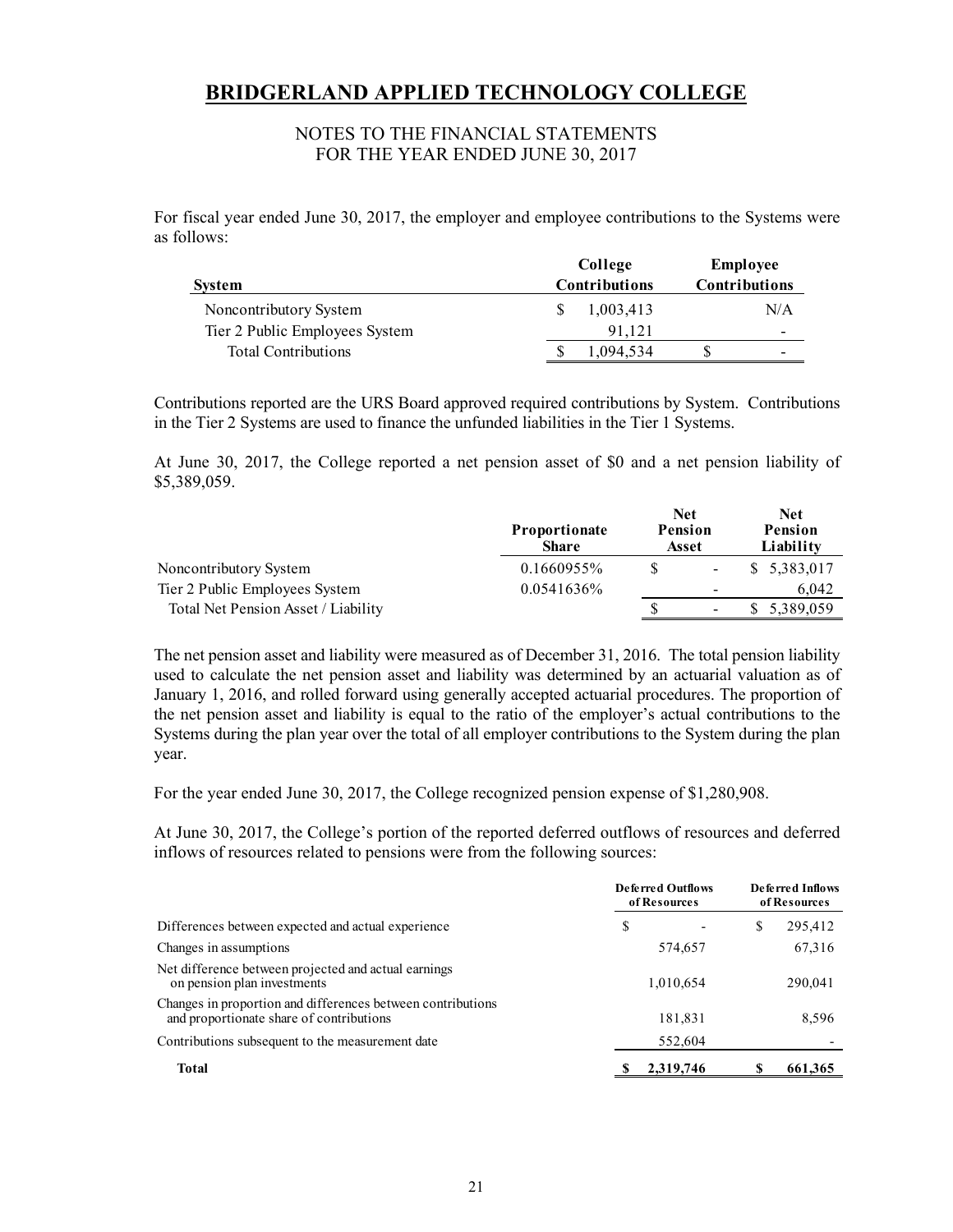# NOTES TO THE FINANCIAL STATEMENTS FOR THE YEAR ENDED JUNE 30, 2017

Of the amount reported as deferred outflows of resources related to pensions, \$552,604 resulted from contributions made by the College prior to its fiscal year end, but subsequent to the measurement date of December 31, 2016. These contributions will be recognized as a reduction of the net pension liability in the upcoming fiscal year. Other amounts reported as deferred outflows of resources and deferred inflows of resources related to pensions will be recognized as pension expense as follows:

| Year Ending December 31, | Deferred Outflows (Inflows)<br>of Resources |          |  |  |
|--------------------------|---------------------------------------------|----------|--|--|
| 2017                     | S                                           | 349,818  |  |  |
| 2018                     | S                                           | 363,872  |  |  |
| 2019                     | \$                                          | 428,005  |  |  |
| 2020                     | \$                                          | (38,243) |  |  |
| 2021                     | \$                                          | 219      |  |  |
| Thereafter               | S                                           | 2,105    |  |  |

#### Actuarial Assumptions

The total pension liability in the December 31, 2016, actuarial valuation was determined using the following actuarial assumptions, applied to all periods included in the measurement:

| Inflation                 | 2.60 percent                                          |
|---------------------------|-------------------------------------------------------|
| Salary Increases          | $3.35 - 10.35$ percent, average, including inflation  |
| Investment Rate of Return | 7.20 percent, net of pension plan investment expense, |
|                           | including inflation                                   |

Mortality rates were developed from actual experience and mortality tables, based on gender, occupation and age, as appropriate, with adjustments for future improvement in mortality based on Scale AA, a model developed by the Society of Actuaries.

The following actuarial assumption changes were adopted January 1, 2016:

- The assumed investment return assumption was decreased from 7.50% to 7.20%.
- The assumed inflation rate was decreased from 2.75% to 2.60%.

With the decrease in the assumed rate of inflation, both the payroll growth and wage inflation assumptions were decreased by 0.15% from prior years' assumptions.

The actuarial assumptions used in the January 1, 2016, valuation were based on the results of an actuarial experience study for the five-year period ending December 31, 2013.

The long-term expected rate of return on pension plan investments was determined using a buildingblock method in which best estimate ranges of expected future real rates of return (expected returns, net of pension plan investment expense and inflation) are developed for each major asset class. These ranges are combined to produce the long-term expected rate of return by weighting the expected future real rates of return by the target asset allocation percentage and by adding expected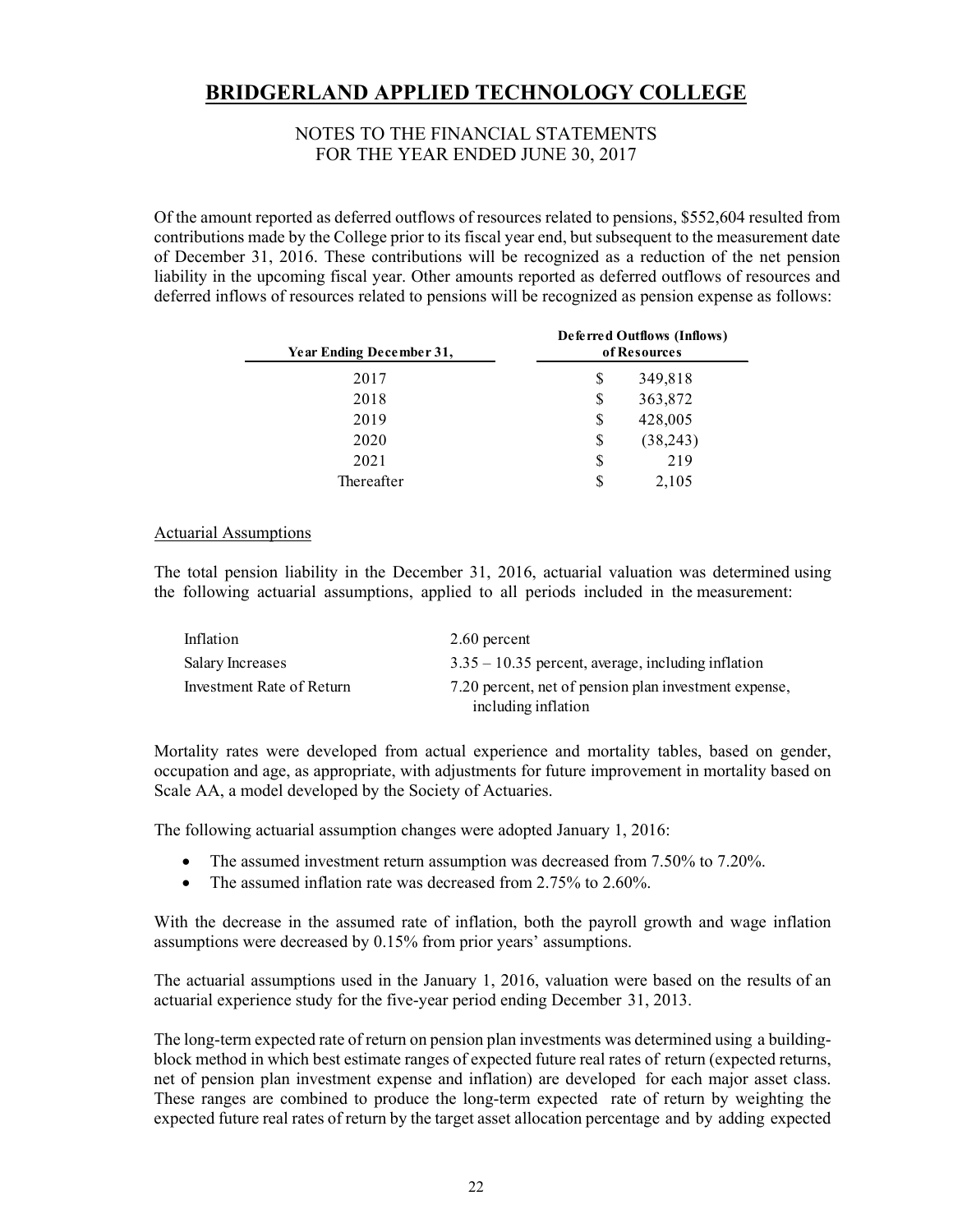# NOTES TO THE FINANCIAL STATEMENTS FOR THE YEAR ENDED JUNE 30, 2017

inflation. The target allocation and best estimates of arithmetic real rates of return for each major asset class are summarized in the following table:

|                           |                                    | <b>Expected Return Arithmetic Basis</b>       |                                                                      |
|---------------------------|------------------------------------|-----------------------------------------------|----------------------------------------------------------------------|
| <b>Asset Class</b>        | <b>Target Asset</b><br>Allocation  | <b>Real Return</b><br><b>Arithmetic Basis</b> | Long-Term<br><b>Expected Portfolio</b><br><b>Real Rate of Return</b> |
| <b>Equity Securities</b>  | 40%                                | 7.06%                                         | 2.82%                                                                |
| <b>Debt Securities</b>    | 20%                                | 0.80%                                         | 0.16%                                                                |
| Real Assets               | 13%                                | 5.10%                                         | $0.66\%$                                                             |
| Private Equity            | 9%                                 | 11.30%                                        | 1.02%                                                                |
| Absolute Return           | 18%                                | 3.15%                                         | $0.57\%$                                                             |
| Cash and Cash Equivalents | $0\%$                              | $0.00\%$                                      | $0.00\%$                                                             |
| <b>Totals</b>             | 100%                               |                                               | 5.23%                                                                |
|                           | Inflation                          |                                               | 2.60%                                                                |
|                           | Expected Arithmetic Nominal Return |                                               | 7.83%                                                                |

The 7.20% assumed investment rate of return is comprised of an inflation rate of 2.60%, a real return of 4.60% that is net of investment expense.

#### Discount Rate

The discount rate used to measure the total pension liability was 7.20 percent. The projection of cash flows used to determine the discount rate assumed that employee contributions will be made at the current contribution rate and that contributions from all participating employers will be made at contractually required rates that are actuarially determined and certified by the Systems' Board. Based on those assumptions, the pension plan's fiduciary net position was projected to be available to make all projected future benefit payments of current active and inactive employees. Therefore, the long-term expected rate of return on pension plan investments was applied to all periods of projected benefit payments to determine the total pension liability. The discount rate does not use the Municipal Bond Index Rate. The discount rate was reduced to 7.20 percent from 7.50 percent from the prior measurement period.

### Sensitivity of the Proportionate Share of the Net Pension (asset) / liability to Changes in the Discount Rate:

The following presents the proportionate share of the net pension (asset)/liability calculated using the discount rate of 7.20 percent, as well as what the proportionate share of the net pension (asset)/liability would be if it were calculated using a discount rate that is 1 percentage point lower (6.20 percent) or 1 percentage point higher (8.20 percent) than the current rate:

|                                | 1% Decrease | <b>Discount Rate</b> | 1% Increase |  |  |
|--------------------------------|-------------|----------------------|-------------|--|--|
| <b>System</b>                  | $(6.20\%)$  | $(7.20\%)$           | $(8.20\%)$  |  |  |
| Noncontributory System         | 9,869,860   | 5,383,017            | 1,622,605   |  |  |
| Tier 2 Public Employees System | 41.125      | 6.042                | (20, 648)   |  |  |
| Total                          | 9,910,985   | 5,389,059            | 1,601,957   |  |  |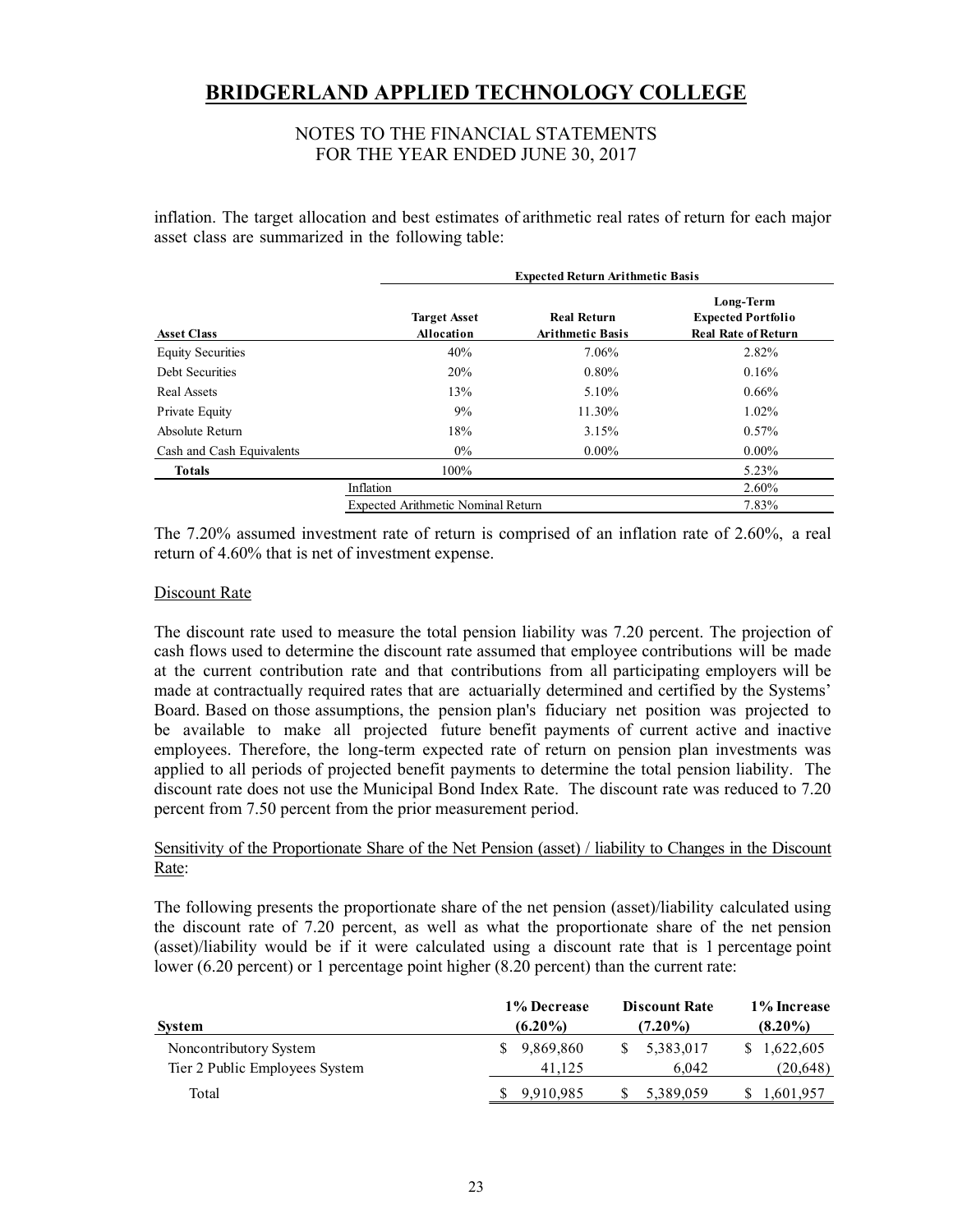# NOTES TO THE FINANCIAL STATEMENTS FOR THE YEAR ENDED JUNE 30, 2017

#### Pension Plan Fiduciary Net Position:

Detailed information about the pension plan's fiduciary net position is available in the Systems' separately issued financial report.

#### Defined Contribution Plans

Noncontributory retirement plan employees are also eligible to participate in a deferred compensation 401(k) defined contribution plan administered by the Utah Retirement Systems. The College is required to contribute 1.5% of eligible employees' gross earnings to the plan which vests immediately. In September of 2011, eligible employees of the Utah College of Applied Technology (UCAT) voted to discontinue participation in Social Security Administration as allowed under the guidelines of Section 218 of the Social Security Act. As a result, beginning in October of 2011, the College began contributing an additional 6.2% of these eligible employees' salaries into their respective 401(k) accounts. Employer contributions by the College for the year ended June 30, 2017, totaled \$408,897. Under certain IRS and plan restrictions, employees can make additional contributions. Contributions by College employees for the year ended June 30, 2017, totaled \$398,214.

Employees may also elect to participate in an IRS 457 deferred compensation plan offered through the Systems. Employee contributions toward this plan for the year ended June 30, 2017, totaled \$24,149.

For employees participating in the Tier 2 Public Employee defined contribution (Tier 2 DC), the College is required to contribute 20.02 percent of the employees' salary, of which 10 percent is paid into a 401(k)/457 plan while the remainder is contributed to the Tier 1 Contributory Public Employee System, as required by law.

### NOTE 9. COMPENSATED ABSENCES

The College accrues and reports annual vacation leave in the year earned. Full-time, benefits-eligible employees are eligible for one day (1.00) of paid vacation per month for the first five years of employment, one and a quarter days (1.25) per month for the next five years of employment, and one and a half days (1.50) per month after that. There is no requirement to use vacation days, and they may be carried forward without limit. Upon termination, the cash value of accumulated unused annual leave calculated by multiplying the employee's current hourly rate by the number of accrued hours of annual leave will be paid directly to the employee's 401(k)/457 plan account as an employer paid contribution, subject to the IRS rules and regulations and rules set by the Utah Retirement Systems. Any excess or remaining benefit will be distributed to the employee as taxable compensation.

### NOTE 10. CONTINGENT LIABILITIES

The College has received notice of various legal actions arising out of the normal course of business. The College is vigorously contesting all of these matters, but as of this date, it is not possible to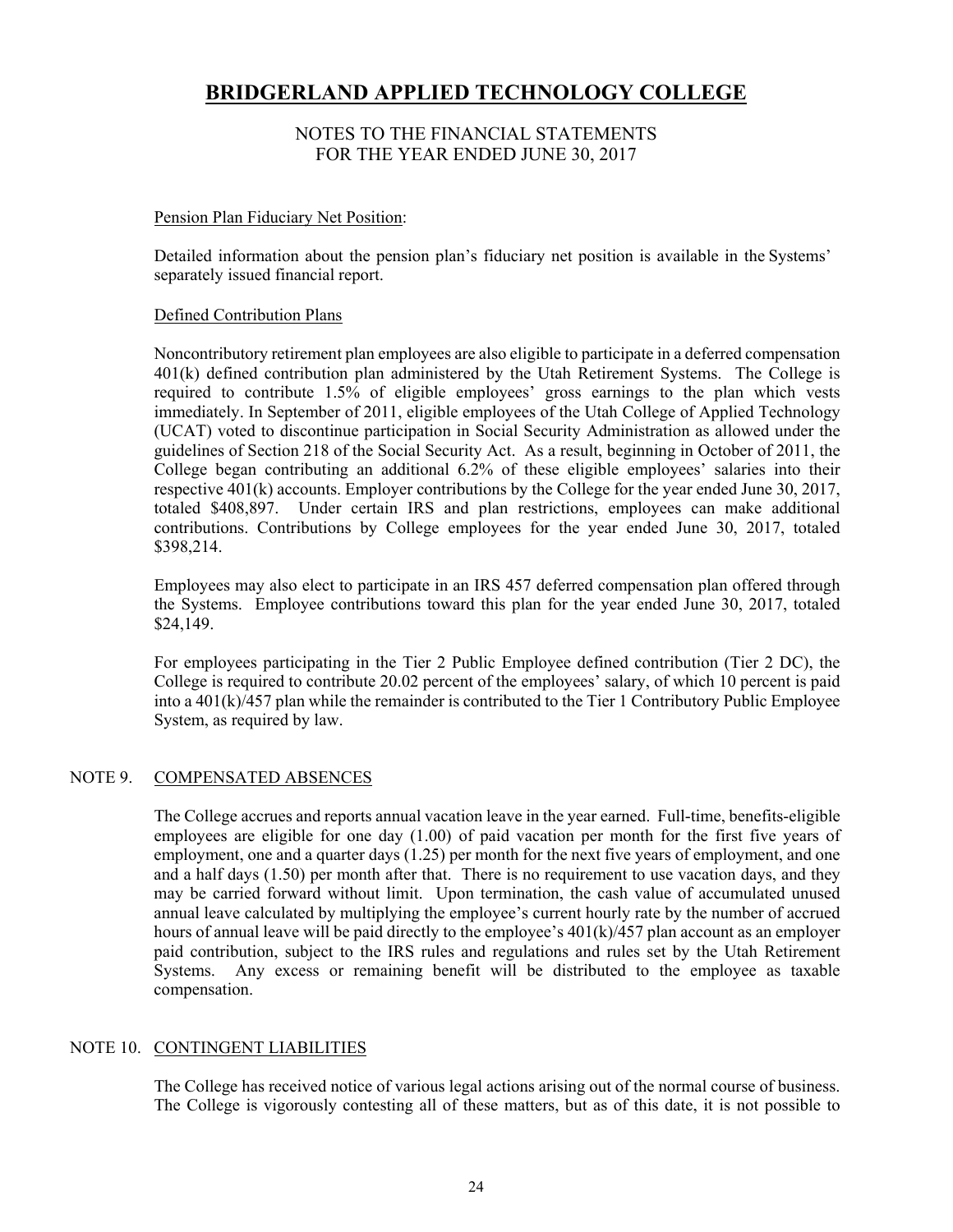# NOTES TO THE FINANCIAL STATEMENTS FOR THE YEAR ENDED JUNE 30, 2017

estimate the outcome or the financial impact an adverse ruling on these actions would have upon the College. In the opinion of management, the ultimate resolution of these matters will not have a material adverse effect upon the College's financial position.

The College participates in certain federal grant programs that are subject to financial and compliance audits by the grantor or its representative. Such audits could lead to the grantor agency requesting reimbursement for any disallowed expenditures under the grant terms. Management believes such program review disallowances, if any, will not be material.

#### NOTE 11. RISK MANAGEMENT

The College maintains insurance coverage for general, automobile, personal injury, errors and omissions, employee dishonesty and malpractice liability through policies administered by the Utah State Risk Management Fund (the Fund). The College also has replacement cost insurance on its buildings and contents against all insurable risks of direct physical loss or damage with the Fund. This all-risk insurance coverage provides for repair or replacement of damaged or stolen College property on a replacement cost basis subject to a \$1,000 deductible per occurrence. All College employees are covered by workers compensation insurance administered by the Workers Compensation Fund of Utah.

### NOTE 12. RELATED PARTIES

The College entered into an operation, maintenance, and rental agreement with the State of Utah, acting through the State of Utah Division of Facilities Construction and Management (DFCM) for the rental of the Brigham City Campus building. This rental agreement is renewable on a yearly basis on June  $30<sup>th</sup>$ . As of June  $30$ ,  $2017$ , the contract had been renewed effective until June  $30$ ,  $2018$ . During fiscal year 2017, the College paid a total of \$213,985 in rental payments to DFCM.

#### NOTE 13. SUBSEQUENT EVENTS

In August 2017, the Utah Retirement Systems board approved to change the discount rate of 7.2%, previously used to calculate the net pension liability, to 6.95%. This reduction will increase both the collective net pension liability to be calculated as of December 31, 2017 and the College's share of this liability. However, the monetary effect on this change is not known.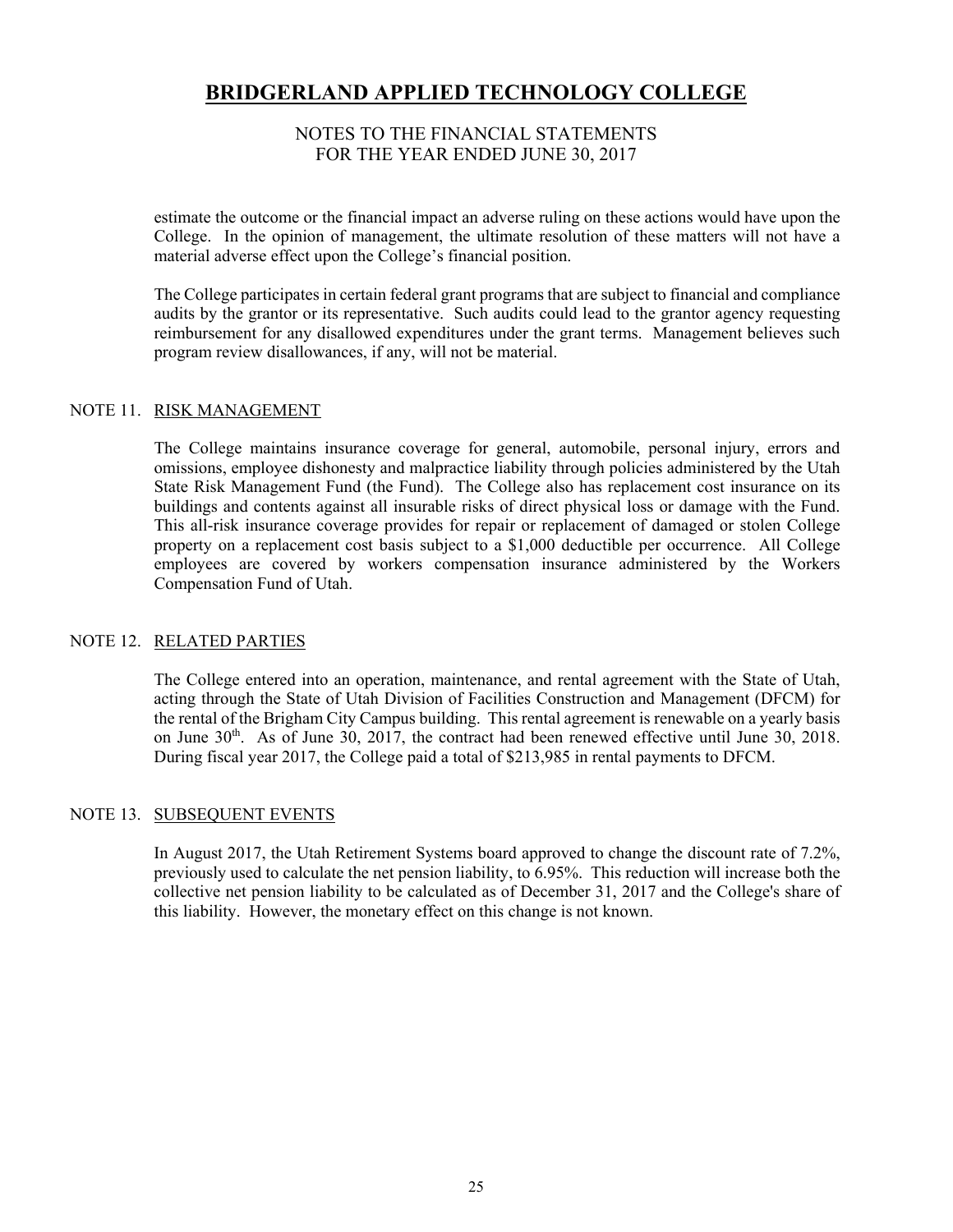# REQUIRED SUPPLEMENTARY INFORMATION FOR THE YEAR ENDED JUNE 30, 2017

### **Schedule of Bridgerland ATC's Proportionate Share of the Net Pension Liability Noncontributory and Tier 2 Public Employees Systems of the Utah Retirement Systems**

|                                                                                            | December 31, |            |       |            |      |            |
|--------------------------------------------------------------------------------------------|--------------|------------|-------|------------|------|------------|
|                                                                                            | 2016<br>2015 |            |       |            | 2014 |            |
| <b>Noncontributory System</b>                                                              |              |            |       |            |      |            |
| Proportion of Net Pension Liability (Asset)                                                |              | 0.1660955% |       | 0.1662583% |      | 0.1541022% |
| Proportionate Share of Net Pension Liability (Asset)                                       | \$           | 5,383,017  | S     | 5,222,649  | S    | 3,871,862  |
| Covered Payroll                                                                            | \$           | 4,775,084  | \$    | 5,034,709  | \$   | 4,757,349  |
| Proportionate Share of Net Pension Liability (Asset) as a<br>Percentage of Covered Payroll |              | 112.73%    |       | 103.73%    |      | 81.4%      |
| Plan Fiduciary Net Position as a Percentage of Total Pension<br>Liability                  |              | 84.9%      | 84.5% |            |      | 87.2%      |
| <b>Tier 2 Public Employees System</b>                                                      |              |            |       |            |      |            |
| Proportion of Net Pension Liability (Asset)                                                |              | 0.0541636% |       | 0.0481371% |      | 0.013412%  |
| Proportionate Share of Net Pension Liability (Asset)                                       | \$           | 6,042      | \$    | (105)      | \$   | (398)      |
| Covered Payroll                                                                            | \$.          | 444,186    | \$    | 311,024    | \$   | 65,086     |
| Proportionate Share of Net Pension Liability (Asset) as a<br>Percentage of Covered Payroll |              | 1.36%      |       | $-0.03%$   |      | $-0.6%$    |
| Plan Fiduciary Net Position as a Percentage of Total Pension<br>Liability                  |              | 95.1%      |       | 100.2%     |      | 103.5%     |

Note: The College implemented GASB Statement No. 68 and 71 in fiscal year 2015.

Information on the College's portion of the plan's net pension liability (asset) is not available for periods prior to fiscal year 2015.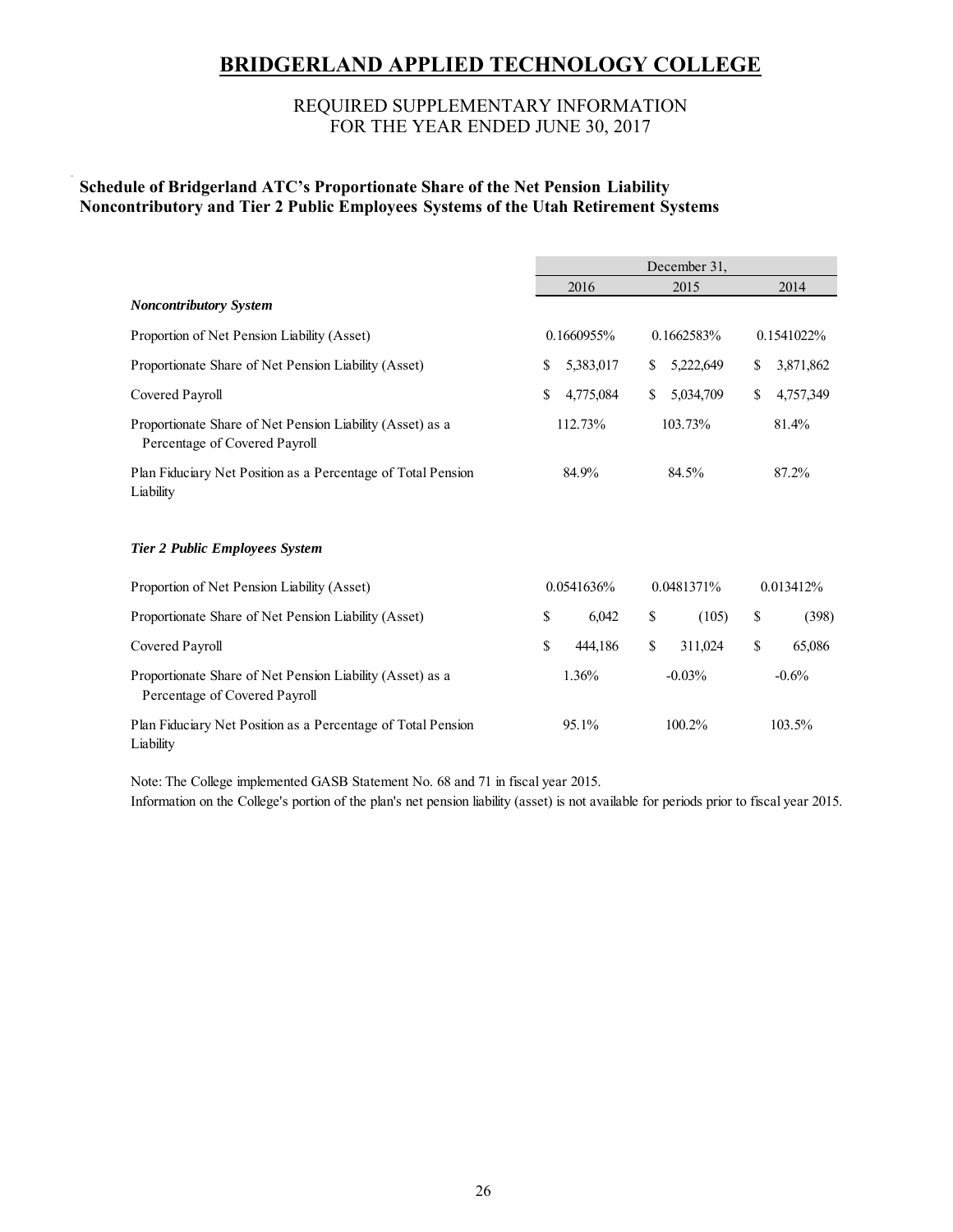# REQUIRED SUPPLEMENTARY INFORMATION FOR THE YEAR ENDED JUNE 30, 2017

### **Schedule of Bridgerland ATC's Pension Contributions Noncontributory and Tier 2 Public Employees Systems of the Utah Retirement Systems Last 10 Fiscal Years**

| <b>Noncontributory System</b>                                           |             |               |             |             |               |             |               |             |             |             |
|-------------------------------------------------------------------------|-------------|---------------|-------------|-------------|---------------|-------------|---------------|-------------|-------------|-------------|
|                                                                         | 2017        | 2016          | 2015        | 2014        | 2013          | 2012        | 2011          | 2010        | 2009        | 2008        |
| Contractually Required Contribution                                     | \$1,003,413 | \$1,062,448   | \$1,002,013 | 877,560     | 819,522<br>\$ | 743,862     | 723,118<br>\$ | 651,930     | 710,278     | 736,019     |
| Contributions in Relation to the Contractually<br>Required Contribution | (1,003,413) | (1,062,448)   | (1,002,013) | (877, 560)  | (819, 522)    | (743, 862)  | (723, 118)    | (651,930)   | (710, 278)  | (736, 019)  |
| Contribution Deficiency (Excess)                                        |             |               |             |             |               |             |               |             |             |             |
| Covered Payroll                                                         | \$4,599,870 | \$5,016,079   | \$4,869,256 | \$4,680,415 | \$4,754,290   | \$4,773,136 | \$4,430,868   | \$4,584,596 | \$4,994,917 | \$5,175,942 |
| Contributions as a Percentage of Covered Payroll                        | 21.81%      | 21.18%        | 20.58%      | 18.75%      | 17.24%        | 15.58%      | 16.32%        | 14.22%      | 14.22%      | 14.22%      |
| Tier 2 Public Employees System*                                         | 2017        | 2016          | 2015        | 2014        | 2013          | 2012        | 2011          | 2010        | 2009        | 2008        |
| Contractually Required Contribution                                     | 91,121<br>S | 70,625        | 16,886      |             |               |             |               |             |             |             |
| Contributions in Relation to the Contractually<br>Required Contribution | (91, 121)   | (70,625)      | (16,886)    |             |               |             |               |             |             |             |
| Contribution Deficiency (Excess)                                        | S           | S             |             | \$.         |               |             | \$            |             | -S          |             |
| Covered Payroll                                                         | 499,567     | 387,198<br>S. | 202,716     |             |               |             |               |             |             |             |
| Contributions as a Percentage of Covered Payroll                        | 18.24%      | 18.24%        | 8.33%       |             |               |             |               |             |             |             |

\*Contributions in Tier 2 include an amortization rate to help fund the unfunded liabililites in the Tier 1 systems. Tier 2 systems were created effective July 1, 2011.

Paragraph 81.b of GASB 68 requires employers to disclose a 10-year history of contributions in RSI. Contributions as a percentage of covered-payroll may be different than the board certified rate due to rounding and other administrative issues.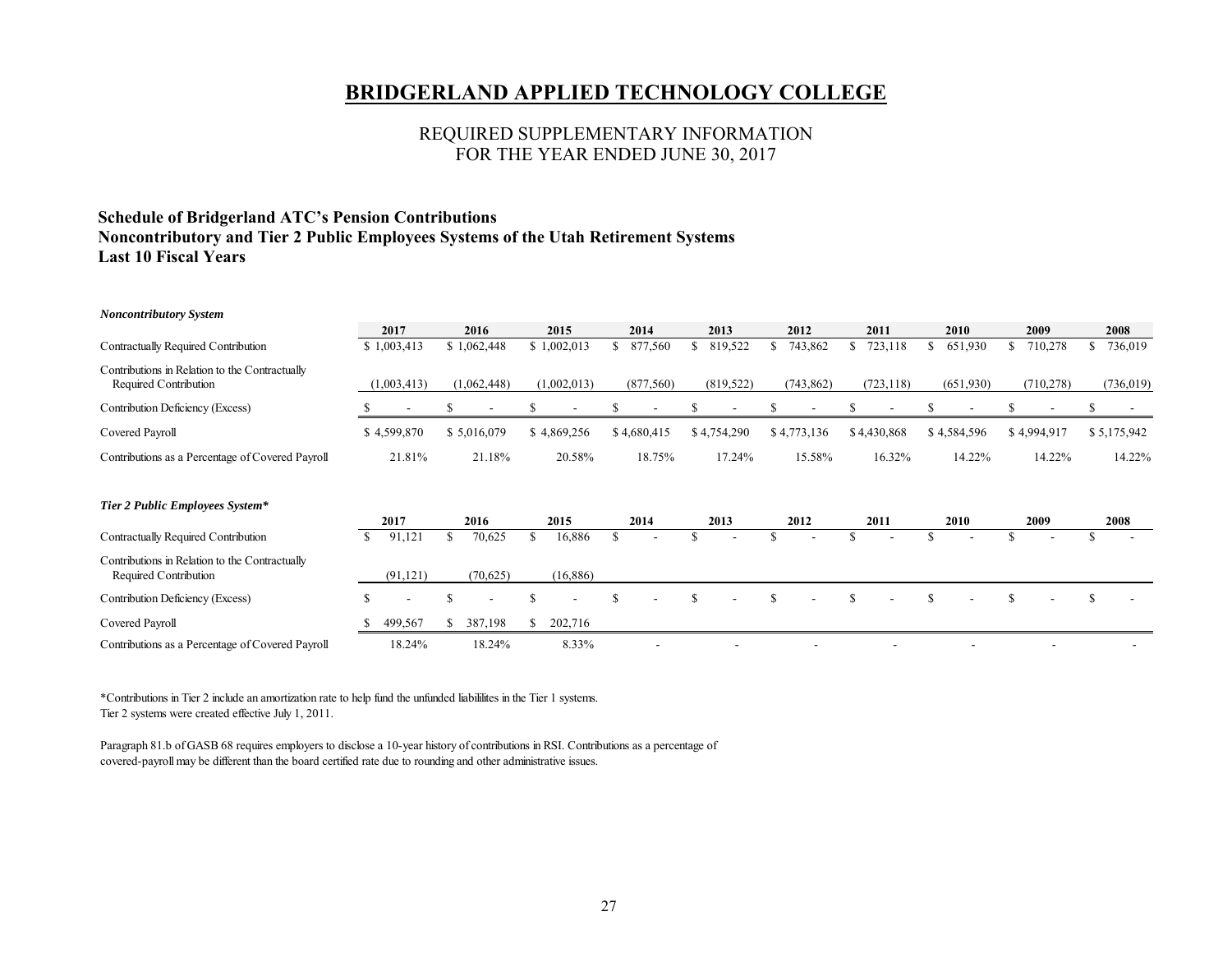

**OFFICE OF THE STATE AUDITOR**

### **INDEPENDENT STATE AUDITOR'S REPORT ON INTERNAL CONTROL OVER FINANCIAL REPORTING AND ON COMPLIANCE AND OTHER MATTERS BASED ON AN AUDIT OF FINANCIAL STATEMENTS PERFORMED IN ACCORDANCE WITH** *GOVERNMENT AUDITING STANDARDS*

To the Board of Directors, Audit Committee and K. Chad Campbell, President Bridgerland Applied Technology College

We have audited, in accordance with the auditing standards generally accepted in the United States of America and the standards applicable to financial audits contained in *Government Auditing Standards*  issued by the Comptroller General of the United States, the financial statements of Bridgerland Applied Technology College (the College) as of and for the year ended June 30, 2017, and the related notes to the financial statements, which collectively comprise the College's financial statements, and have issued our report thereon dated December 18, 2017.

### **Internal Control Over Financial Reporting**

In planning and performing our audit of the financial statements, we considered the College's internal control over financial reporting (internal control) to determine the audit procedures that are appropriate in the circumstances for the purpose of expressing our opinion on the financial statements, but not for the purpose of expressing an opinion on the effectiveness of the College's internal control. Accordingly, we do not express an opinion on the effectiveness of the College's internal control.

A *deficiency in internal control* exists when the design or operation of a control does not allow management or employees, in the normal course of performing their assigned functions, to prevent, or to detect and correct, misstatements on a timely basis. A *material weakness* is a deficiency, or a combination of deficiencies, in internal control, such that there is a reasonable possibility that a material misstatement of the entity's financial statements will not be prevented, or detected and corrected on a timely basis. A *significant deficiency* is a deficiency, or a combination of deficiencies, in internal control that is less severe than a material weakness, yet important enough to merit attention by those charged with governance.

Our consideration of internal control was for the limited purpose described in the first paragraph of this section and was not designed to identify all deficiencies in internal control that might be material weaknesses or significant deficiencies. Given these limitations, during our audit we did not identify any deficiencies in internal control that we consider to be material weaknesses. However, material weaknesses may exist that have not been identified.

### **Compliance and Other Matters**

As part of obtaining reasonable assurance about whether the College's financial statements are free from material misstatement, we performed tests of its compliance with certain provisions of laws, regulations, contracts, and grant agreements, noncompliance with which could have a direct and material effect on the

Utah State Capitol Complex, East Office Building, Suite E310 • Salt Lake City, Utah 84114-2310 • Tel: (801) 538-1025 • auditor.utah.gov